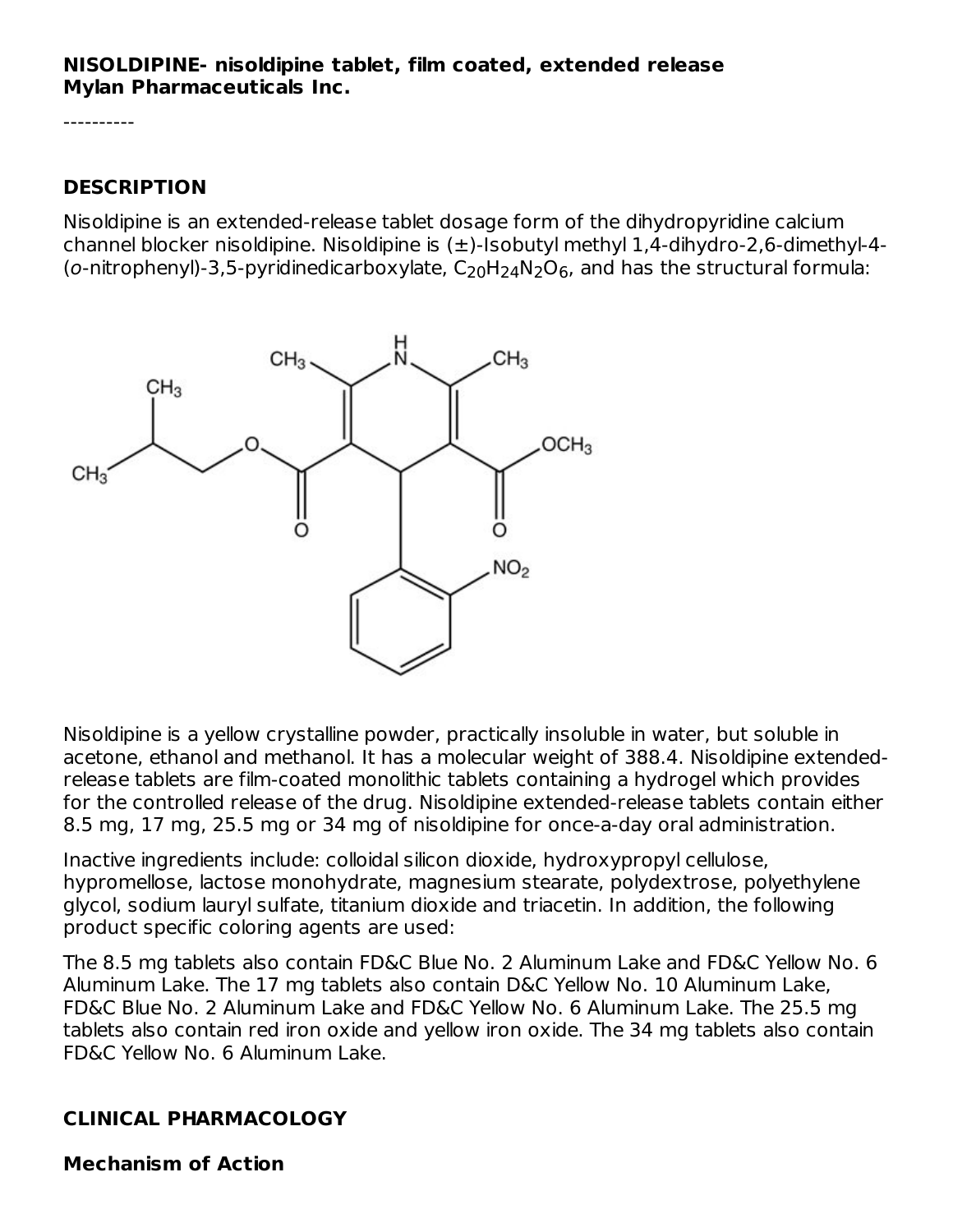Nisoldipine is a member of the dihydropyridine class of calcium channel antagonists (calcium ion antagonists or slow channel blockers) that inhibit the transmembrane influx of calcium into vascular smooth muscle and cardiac muscle. It reversibly competes with other dihydropyridines for binding to the calcium channel. Because the contractile process of vascular smooth muscle is dependent upon the movement of extracellular calcium into the muscle through specific ion channels, inhibition of the calcium channel results in dilation of the arterioles. In vitro studies show that the effects of nisoldipine on contractile processes are selective, with greater potency on vascular smooth muscle than on cardiac muscle. Although, like other dihydropyridine calcium channel blockers, nisoldipine has negative inotropic effects. In vitro studies conducted in intact anesthetized animals have shown that the vasodilating effect occurs at doses lower than those that affect cardiac contractility.

The effect of nisoldipine on blood pressure is principally a consequence of a dose related decrease of peripheral vascular resistance. While nisoldipine, like other dihydropyridines, exhibits a mild diuretic effect, most of the antihypertensive activity is attributed to its effect on peripheral vascular resistance.

#### **Pharmacokinetics and Metabolism**

Nisoldipine pharmacokinetics are independent of the dose across the clinical dosage range of 17 mg to 51 mg, with plasma concentrations proportional to dose. Nisoldipine accumulation, during multiple dosing, is predictable from a single dose. Nisoldipine is relatively well absorbed into the systemic circulation with 87% of the radiolabeled drug recovered in urine and feces. The absolute bioavailability of nisoldipine is about 5%. Nisoldipine's low bioavailability is due, in part, to pre-systemic metabolism in the gut wall, and this metabolism decreases from the proximal to the distal parts of the intestine. A pronounced food-effect is observed when nisoldipine extended-release tablets are administered with a high-fat meal resulting in an increased peak concentration (C $_{\sf max}$ ) of up to 245%. Total exposure (AUC) is decreased by 25%. As a result, nisoldipine extended-release tablets should be taken on an empty stomach (1 hour before or 2 hours after a meal).

Maximal plasma concentrations of nisoldipine are reached at  $9.2 \pm 5.1$  hours. The terminal elimination half-life (reflecting post absorption clearance of nisoldipine) ranges from 13.7  $\pm$  4.3 hours. After oral administration, the concentration of  $(+)$ -nisoldipine, the active enantiomer, is about 6 times higher than the inactive (-)-nisoldipine enantiomer. The plasma protein binding of nisoldipine is very high, with less than 1% unbound over the plasma concentration range of 100 ng/mL to 10 mcg/mL.

Nisoldipine is highly metabolized; 5 major urinary metabolites have been identified. Although 60% to 80% of an oral dose undergoes urinary excretion, only traces of unchanged nisoldipine are found in urine. The major biotransformation pathway appears to be the hydroxylation of the isobutyl ester. A hydroxylated derivative of the side chain, present in plasma at concentrations approximately equal to the parent compound, appears to be the only active metabolite, and has about 10% of the activity of the parent compound. Cytochrome P $_{450}$  enzymes are believed to play a major role in the metabolism of nisoldipine. The particular isoenzyme system responsible for its metabolism has not been identified, but other dihydropyridines are metabolized by cytochrome P $_{\rm 450}$  IIIA4. Nisoldipine should not be administered with grapefruit juice, as this has been shown, in a study of 12 subjects, to interfere with nisoldipine metabolism, resulting in a mean increase in C<sub>max</sub> of about 3-fold (ranging up to about 7-fold) and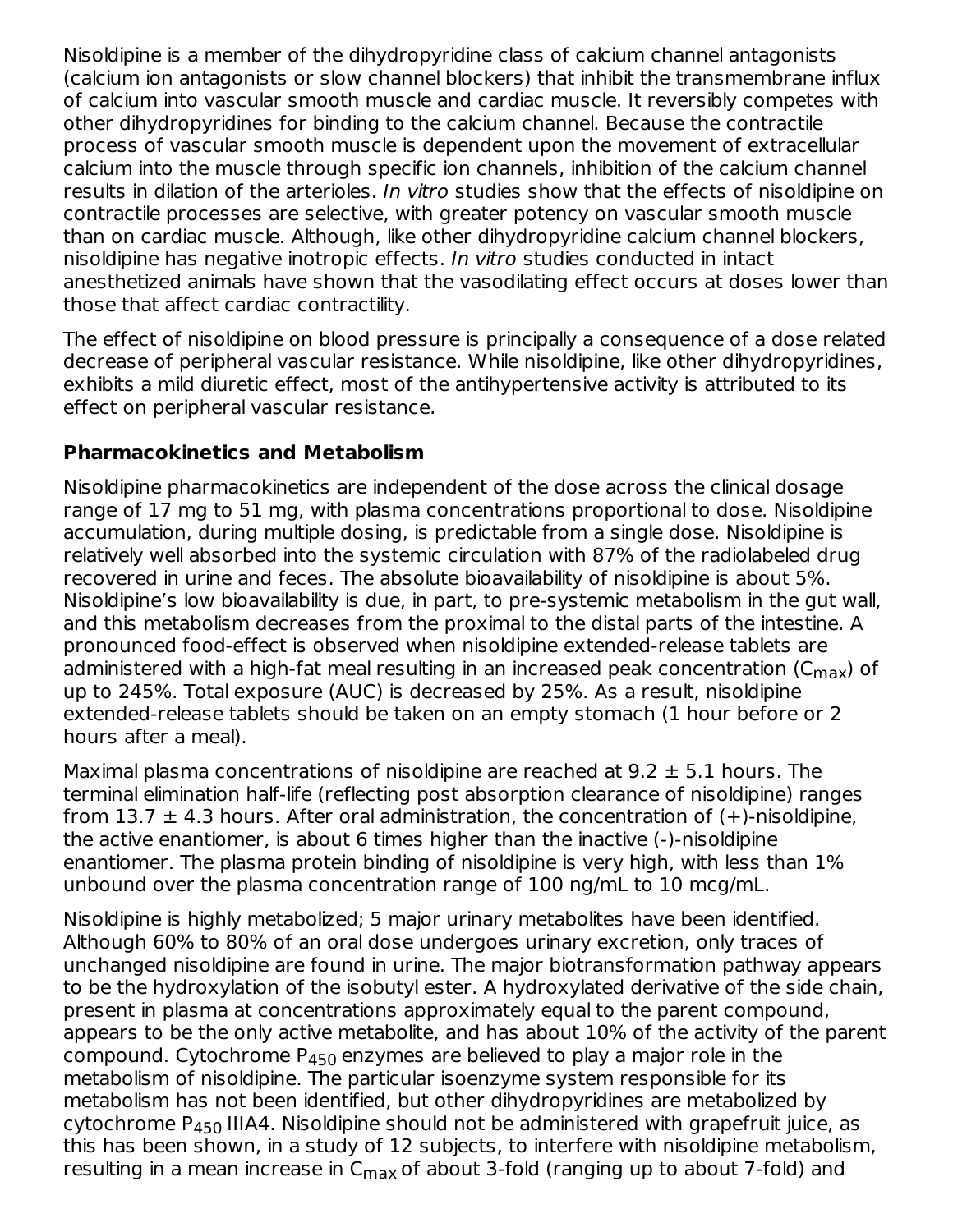AUC of almost 2-fold (ranging up to about 5-fold). A similar phenomenon has been seen with several other dihydropyridine calcium channel blockers.

#### **Special Populations**

### **Renal Dysfunction**

Because renal elimination is not an important pathway, bioavailability and pharmacokinetics of nisoldipine extended-release tablets were not significantly different in patients with various degrees of renal impairment. Dosing adjustments in patients with mild to moderate renal impairment are not necessary.

### **Geriatric**

Elderly patients have been found to have 2- to 3-fold higher plasma concentrations (C $_{\sf max}$  and AUC) than young subjects. This should be reflected in more cautious dosing (see DOSAGE AND ADMINISTRATION).

#### **Hepatic Insufficiency**

In patients with liver cirrhosis given a dose bioequivalent to 8.5 mg nisoldipine extendedrelease tablets, plasma concentrations of the parent compound were 4 to 5 times higher than those in healthy young subjects. Lower starting and maintenance doses should be used in cirrhotic patients (see DOSAGE AND ADMINISTRATION).

#### **Gender and Race**

The effect of gender or race on the pharmacokinetics of nisoldipine has not been investigated.

### **Disease States**

Hypertension does not significantly alter the pharmacokinetics of nisoldipine.

### **Pharmacodynamics**

### **Hemodynamic Effects**

Administration of a single dose of nisoldipine leads to decreased systemic vascular resistance and blood pressure with a transient increase in heart rate. The change in heart rate is greater with immediate release nisoldipine preparations. The effect on blood pressure is directly related to the initial degree of elevation above normal. Chronic administration of nisoldipine results in a sustained decrease in vascular resistance and small increases in stroke index and left ventricular ejection fraction. A study of the immediate release formulation showed no effect of nisoldipine on the renin-angiotensinaldosterone system or on plasma norepinephrine concentration in normals. Changes in blood pressure in hypertensive patients given nisoldipine extended-release tablets were dose related over the clinical dosage range.

Nisoldipine does not appear to have significant negative inotropic activity in intact animals or humans, and did not lead to worsening of clinical heart failure in three small studies of patients with asymptomatic and symptomatic left ventricular dysfunction. There is little information, however, in patients with severe congestive heart failure, and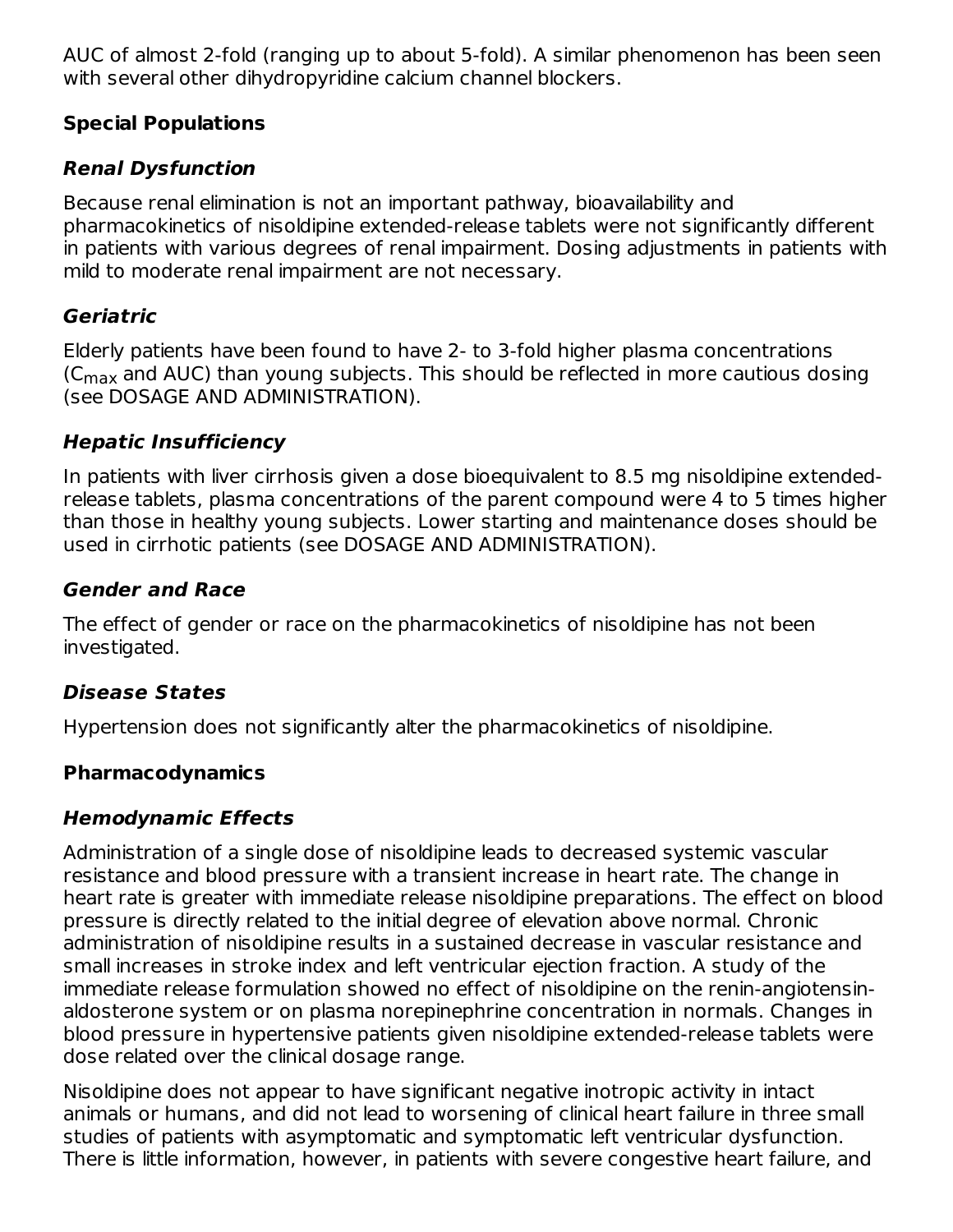all calcium channel blockers should be used with caution in any patient with heart failure.

## **Electrophysiologic Effects**

Nisoldipine has no clinically important chronotropic effects. Except for mild shortening of sinus cycle, SA conduction time and AH intervals, single oral doses up to 20 mg of immediate release nisoldipine did not significantly change other conduction parameters. Similar electrophysiologic effects were seen with single IV doses, which could be blunted in patients pre-treated with beta-blockers. Dose and plasma level related flattening or inversion of T-waves have been observed in a few small studies. Such reports were concentrated in patients receiving rapidly increased high doses in one study; the phenomenon has not been a cause of safety concern in large clinical trials.

### **Clinical Studies in Hypertension**

The antihypertensive efficacy of nisoldipine extended-release tablets was studied in 5 double-blind, placebo-controlled, randomized studies, in which over 600 patients were treated with nisoldipine extended-release tablets as monotherapy and about 300 with placebo; 4 of the 5 studies compared 2 or 3 fixed doses while the fifth allowed titration from doses bioequivalent to 8.5 mg to 34 mg. Once daily administration of nisoldipine extended-release tablets produced sustained reductions in systolic and diastolic blood pressures over the 24 hour dosing interval in both supine and standing positions. The mean placebo-subtracted reductions in supine systolic and diastolic blood pressure at trough, 24 hours post-dose, in these studies, are shown below. Changes in standing blood pressure were similar:

| <b>Nisoldipine Extended-Release Tablets</b>            |                   |                 |                           |    |                                |  |  |
|--------------------------------------------------------|-------------------|-----------------|---------------------------|----|--------------------------------|--|--|
| <b>Doses bioequivalent</b><br>to:<br>$\langle$ mg/day) | 8.5 <sub>mg</sub> | $17 \text{ mg}$ | $ 25.5 \text{ mg} $ 34 mg |    | $ 8.5$ mg to 34 mg<br>titrated |  |  |
| Systolic                                               |                   |                 |                           | 14 | 15                             |  |  |
| <b>Diastolic</b>                                       |                   |                 |                           |    |                                |  |  |

### **Mean Supine Trough Systolic and Diastolic Blood Pressure Changes (mm Hg)**

In patients receiving atenolol, supine blood pressure reductions with nisoldipine extended-release tablets at doses bioequivalent to 17 mg and 34 mg once daily were 12/6 and 19/8 mm Hg, respectively. The sustained antihypertensive effect of nisoldipine extended-release tablets was demonstrated by 24 hour blood pressure monitoring and examination of peak and trough effects. The trough/peak ratios ranged from 70% to 100% for diastolic and systolic blood pressure. The mean change in heart rate in these studies was less than one beat per minute. In 4 of the 5 studies, patients received initial doses bioequivalent to 17 mg to 25.5 mg nisoldipine extended-release tablets without incident (excessive effects on blood pressure or heart rate). The fifth study started patients on lower doses of nisoldipine extended-release tablets.

Patient race and gender did not influence the blood pressure lowering effect of nisoldipine extended-release tablets. Despite the higher plasma concentration of nisoldipine in the elderly, there was no consistent difference in their blood pressure response except that the lowest clinical dose was somewhat more effective than in nonelderly patients. No postural effect on blood pressure was apparent and there was no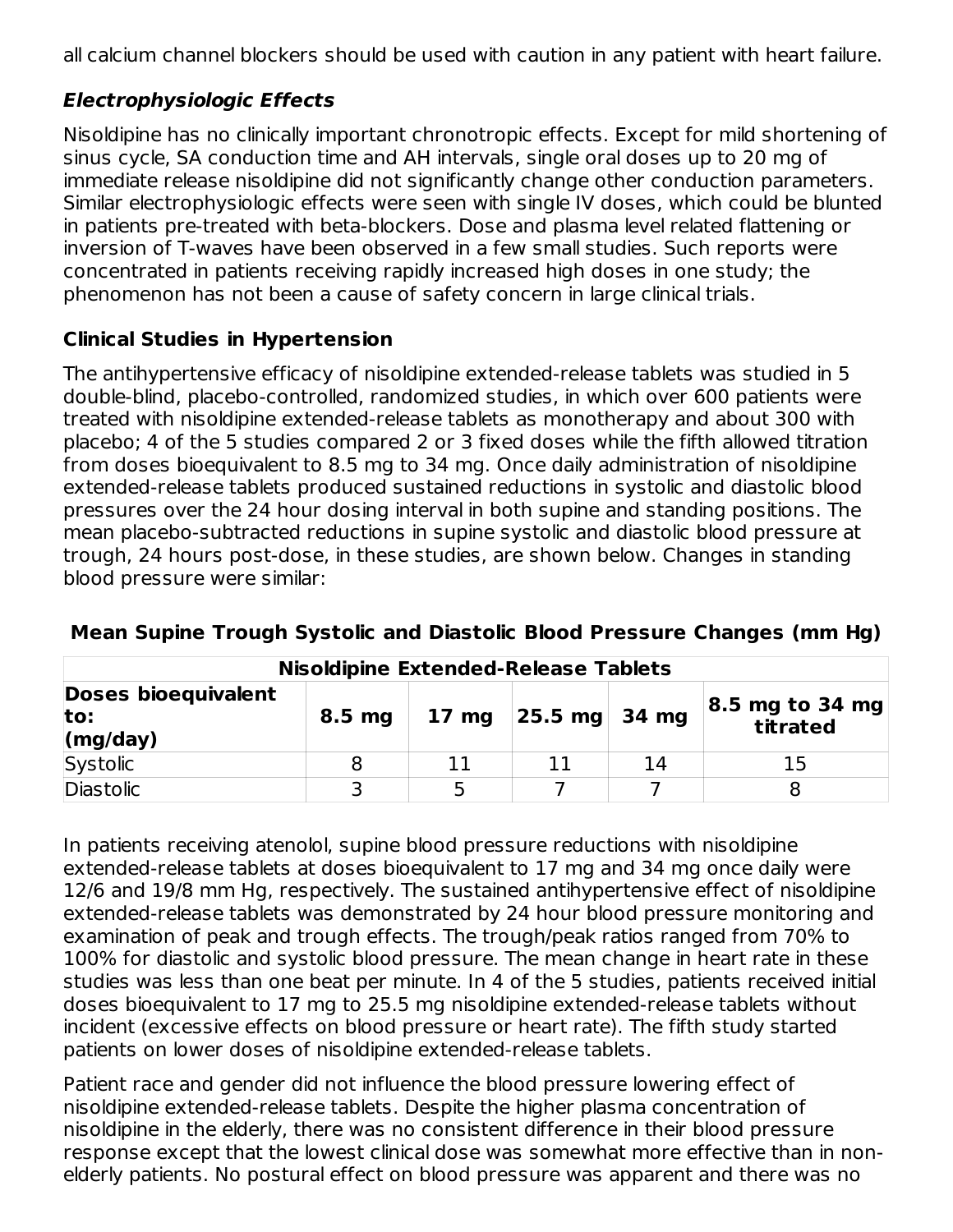evidence of tolerance to the antihypertensive effect of nisoldipine extended-release tablets in patients treated for up to one year.

### **INDICATIONS AND USAGE**

Nisoldipine extended-release tablets are indicated for the treatment of hypertension. They may be used alone or in combination with other antihypertensive agents.

#### **CONTRAINDICATIONS**

Nisoldipine extended-release tablets are contraindicated in patients with known hypersensitivity to dihydropyridine calcium channel blockers.

#### **WARNINGS**

#### **Increased Angina and/or Myocardial Infarction in Patients with Coronary Artery Disease**

Rarely, patients, particularly those with severe obstructive coronary artery disease, have developed increased frequency, duration and/or severity of angina, or acute myocardial infarction on starting calcium channel blocker therapy or at the time of dosage increase. The mechanism of this effect has not been established. In controlled studies of nisoldipine extended-release tablets in patients with angina this was seen about 1.5% of the time in patients given nisoldipine, compared with 0.9% in patients given placebo.

### **PRECAUTIONS**

#### **General**

#### **Hypotension**

Because nisoldipine, like other vasodilators, decreases peripheral vascular resistance, careful monitoring of blood pressure during the initial administration and titration of nisoldipine extended-release tablets is recommended. Close observation is especially important for patients already taking medications that are known to lower blood pressure. Although in most patients the hypotensive effect of nisoldipine extendedrelease tablets is modest and well tolerated, occasional patients have had excessive and poorly tolerated hypotension. These responses have usually occurred during initial titration or at the time of subsequent upward dosage adjustment.

### **Congestive Heart Failure**

Although acute hemodynamic studies of nisoldipine in patients with NYHA Class II to IV heart failure have not demonstrated negative inotropic effects, safety of nisoldipine extended-release tablets in patients with heart failure has not been established. Caution therefore should be exercised when using nisoldipine extended-release tablets in patients with heart failure or compromised ventricular function, particularly in combination with a beta-blocker.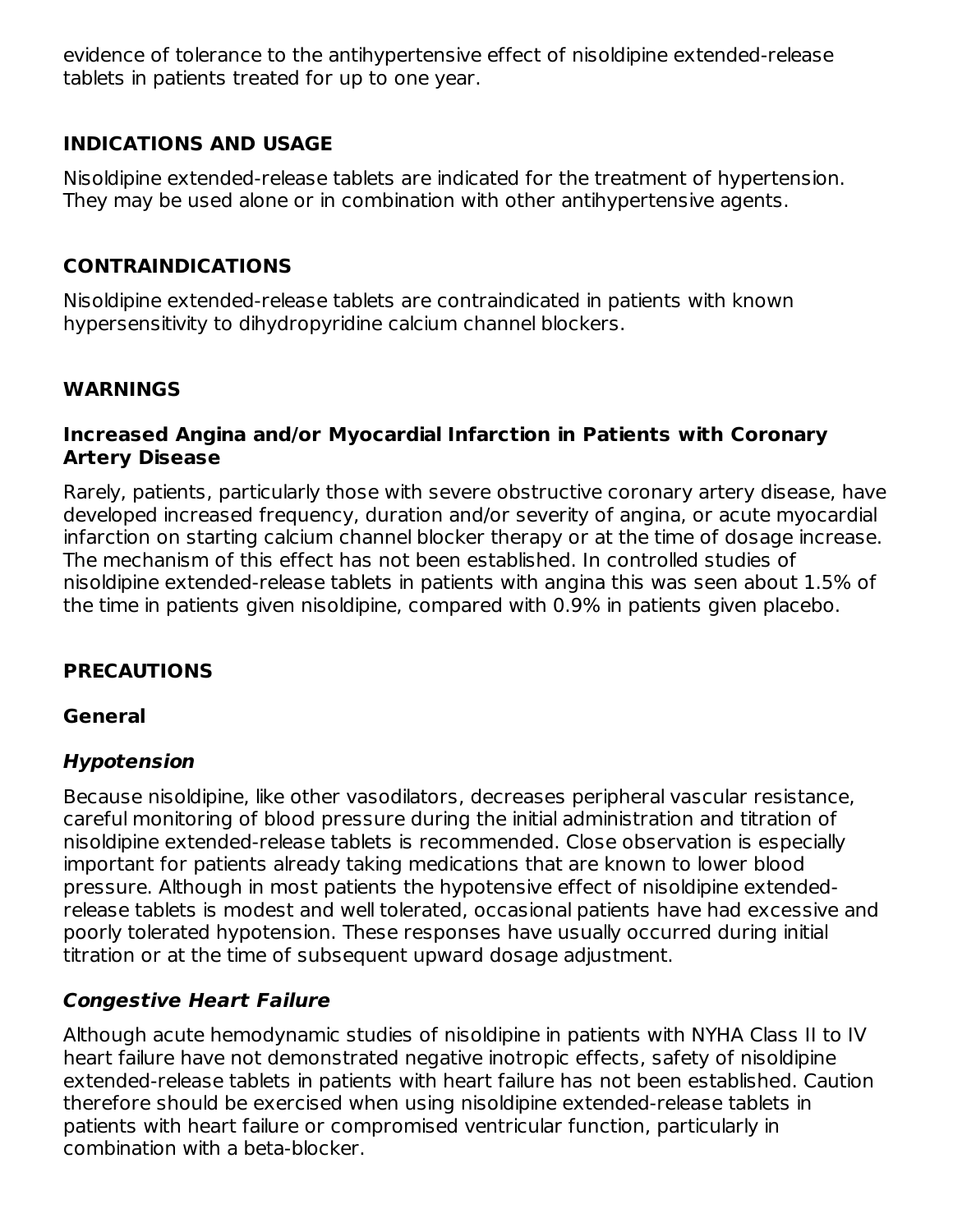### **Patients with Hepatic Impairment**

Because nisoldipine is extensively metabolized by the liver and, in patients with cirrhosis, it reaches blood concentrations about 5 times those in normals, nisoldipine extendedrelease tablets should be administered cautiously in patients with severe hepatic dysfunction (see DOSAGE AND ADMINISTRATION).

### **Information for Patients**

Nisoldipine is an extended release tablet and should be swallowed whole. Tablets should not be chewed, divided or crushed. Nisoldipine extended-release tablets should be taken on an empty stomach (1 hour before or 2 hours after a meal). Grapefruit juice, which has been shown to increase significantly the bioavailability of nisoldipine and other dihydropyridine type calcium channel blockers, should not be taken with nisoldipine extended-release tablets.

### **Laboratory Tests**

Nisoldipine extended-release tablets are not known to interfere with the interpretation of laboratory tests.

### **Drug Interactions**

A 30% to 45% increase in AUC and C<sub>max</sub> of nisoldipine was observed with concomitant administration of cimetidine 400 mg twice daily. Ranitidine 150 mg twice daily did not interact significantly with nisoldipine (AUC was decreased by 15% to 20%). No pharmacodynamic effects of either histamine  $H_2$  receptor antagonist were observed.

## **CYP3A4 Inhibitors and Inducers**

Nisoldipine is substrate of CYP3A4 and coadministration of nisoldipine extended-release tablets with any known inducer or inhibitor of CYP3A4 should be avoided in general.

Coadministration of phenytoin with a dose bioequivalent to 34 mg nisoldipine extendedrelease tablets in epileptic patients lowered the nisoldipine plasma concentrations to undetectable levels. Coadministration of nisoldipine extended-release tablets with phenytoin should be avoided and alternative antihypertensive therapy should be considered. Pharmacokinetic interactions between nisoldipine and beta-blockers (atenolol, propranolol) were variable and not significant. Propranolol attenuated the heart rate increase following administration of immediate release nisoldipine. The blood pressure effect of nisoldipine extended-release tablets tended to be greater in patients on atenolol than in patients on no other antihypertensive therapy. Quinidine at 648 mg bid decreased the bioavailability (AUC) of nisoldipine by 26%, but not the peak concentration. Immediate release nisoldipine increased plasma quinidine concentrations by about 20%. This interaction was not accompanied by ECG changes and its clinical significance is not known. No significant interactions were found between nisoldipine and warfarin or digoxin.

### **Carcinogenesis, Mutagenesis, Impairment of Fertility**

Dietary administration of nisoldipine to male and female rats for up to 24 months (mean doses up to 82 mg/kg/day and 111 mg/kg/day, 16 and 19 times the maximum recommended human dose [MRHD] on a mg/m<sup>2</sup> basis, respectively) and female mice for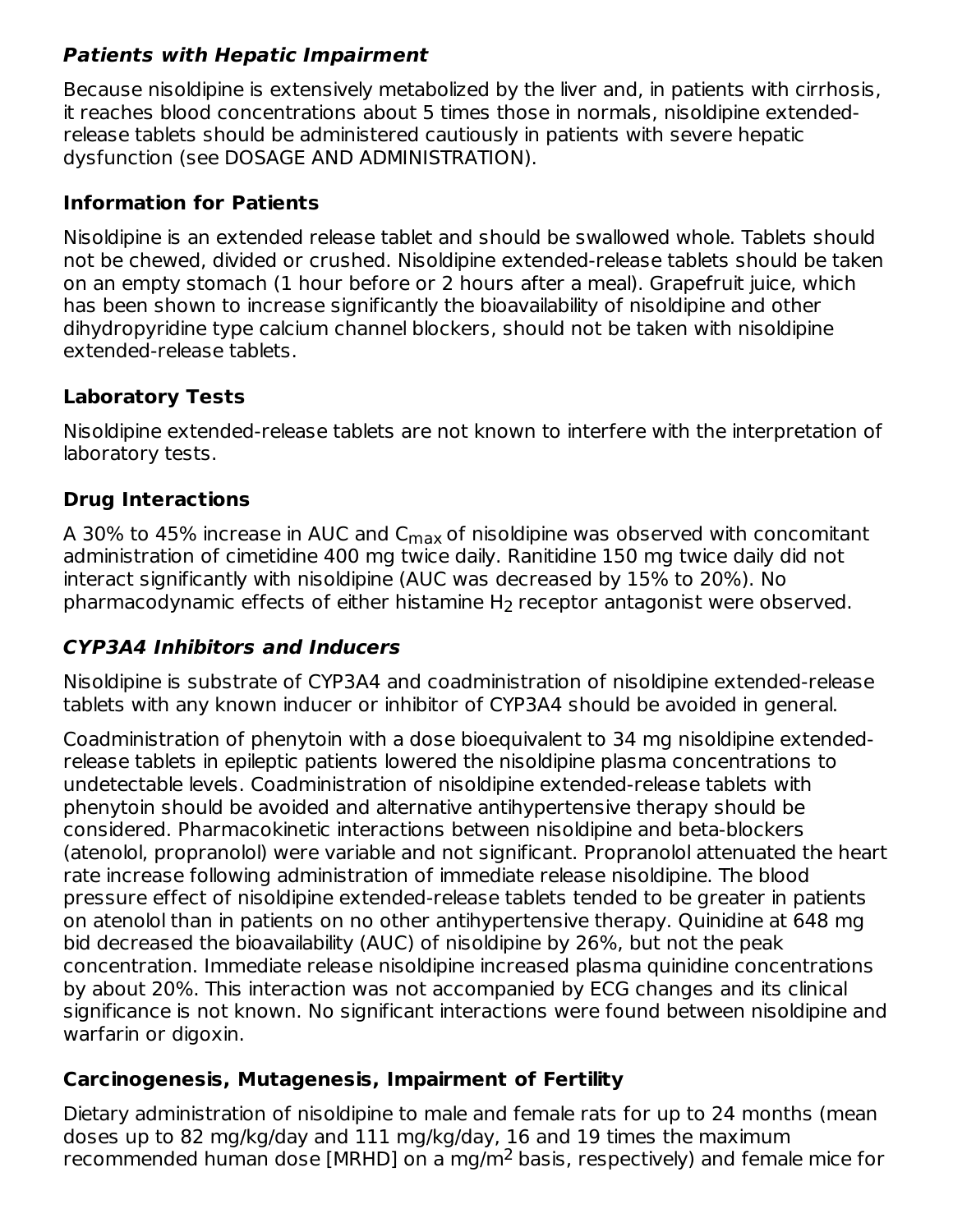up to 21 months (mean doses of up to 217 mg/kg/day, 20 times the MRHD on a mg/m<sup>2</sup> basis) revealed no evidence of tumorigenic effect of nisoldipine. In male mice receiving a mean dose of 163 mg nisoldipine/kg/day (16 times the MRHD of 60 mg/day on a mg/m<sup>2</sup> basis), an increased frequency of stomach papilloma, but still within the historical range, was observed. No evidence of stomach neoplasia was observed at lower doses (up to 58 mg/kg/day). Nisoldipine was negative when tested in a battery of genotoxicity assays including the Ames test and the CHO/HGRPT assay for mutagenicity and the in vivo mouse micronucleus test and in vitro CHO cell test for clastogenicity.

When administered to male and female rats at doses of up to 30 mg/kg/day (about 5 times the MRHD on a mg/m<sup>2</sup> basis) nisoldipine had no effect on fertility.

## **Pregnancy Category C**

Nisoldipine was neither teratogenic nor fetotoxic at doses that were not maternally toxic. Nisoldipine was fetotoxic but not teratogenic in rats and rabbits at doses resulting in maternal toxicity (reduced maternal body weight gain). In pregnant rats, increased fetal resorption (postimplantation loss) was observed at 100 mg/kg/day and decreased fetal weight was observed at both 30 mg/kg/day and 100 mg/kg/day. These doses are, respectively, about 5 and 16 times the MRHD when compared on a mg/m<sup>2</sup> basis. In pregnant rabbits, decreased fetal and placental weights were observed at a dose of 30 mg/kg/day, about 10 times the MRHD when compared on a mg/m<sup>2</sup> basis. In a study in which pregnant monkeys (both treated and control) had high rates of abortion and mortality, the only surviving fetus from a group exposed to a maternal dose of 100 mg nisoldipine/kg/day (about 30 times the MRHD when compared on a mg/m<sup>2</sup> basis) presented with forelimb and vertebral abnormalities not previously seen in control monkeys of the same strain. There are no adequate and well controlled studies in pregnant women. Nisoldipine extended-release tablets should be used in pregnancy only if the potential benefit justifies the potential risk to the fetus.

### **Nursing Mothers**

It is not known whether nisoldipine is excreted in human milk. Because many drugs are excreted in human milk, a decision should be made to discontinue nursing, or to discontinue nisoldipine extended-release tablets, taking into account the importance of the drug to the mother.

## **Pediatric Use**

Safety and effectiveness in pediatric patients have not been established.

## **Geriatric Use**

Clinical studies of nisoldipine did not include sufficient numbers of subjects aged 65 and over to determine whether they respond differently from younger subjects. Other reported clinical experience has not identified differences in responses between the elderly and younger patients. Patients over 65 are expected to develop higher plasma concentrations of nisoldipine. In general, dose selection for an elderly patient should be cautious, usually starting at the low end of the dosing range, reflecting the greater frequency of decreased hepatic, renal or cardiac function, and of concomitant disease or other drug therapy.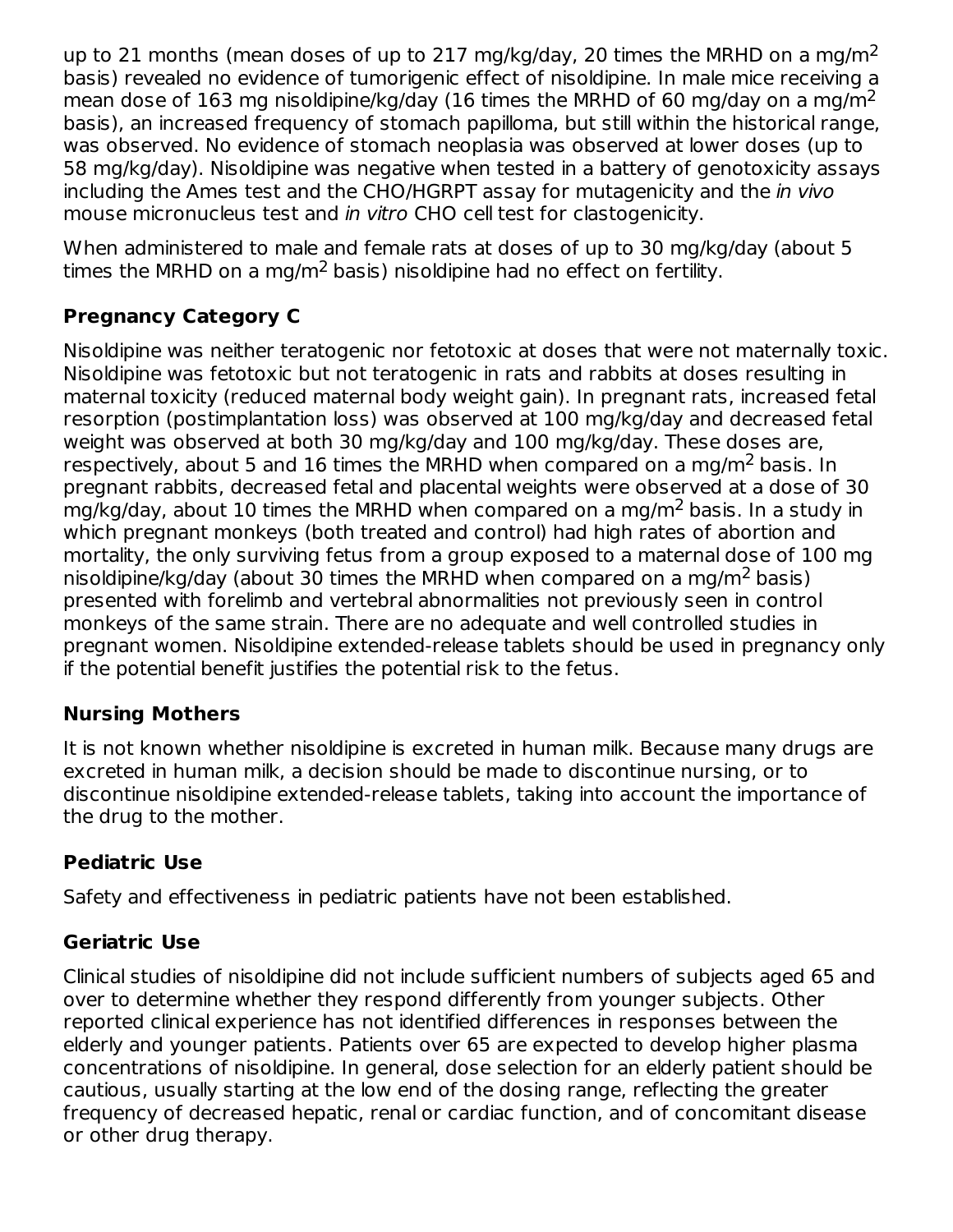### **ADVERSE REACTIONS**

More than 6000 patients world-wide have received nisoldipine in clinical trials for the treatment of hypertension, either as the immediate release or the nisoldipine extendedrelease formulation. Of about 1500 patients who received nisoldipine extended-release tablets in hypertension studies, about 55% were exposed for at least 2 months and about one-third were exposed for over 6 months, the great majority at doses equivalent to 17 mg and above.

Nisoldipine extended-release tablets are generally well-tolerated. In the U.S. clinical trials of nisoldipine extended-release tablets in hypertension, 10.9% of the 921 nisoldipine extended-release tablets patients discontinued treatment due to adverse events compared with 2.9% of 280 placebo patients. The frequency of discontinuations due to adverse experiences was related to dose, with a 5.4% and 10.9% discontinuation rate at the lowest and highest daily dose, respectively.

The most frequently occurring adverse experiences with nisoldipine extended-release tablets are those related to its vasodilator properties; these are generally mild and only occasionally lead to patient withdrawal from treatment. The table below, from U.S. placebo-controlled parallel dose response trials of nisoldipine extended-release tablets using doses across the clinical dosage range in patients with hypertension, lists all of the adverse events, regardless of the causal relationship to nisoldipine extended-release tablets, for which the overall incidence on nisoldipine extended-release tablets was both > 1% and greater with nisoldipine extended-release tablets than with placebo.

| <b>Adverse Event</b> | Nisoldipine (%)<br>$(n = 663)$                                          | Placebo (%)<br>$(n = 280)$ |
|----------------------|-------------------------------------------------------------------------|----------------------------|
| Peripheral Edema     | 22                                                                      | 10                         |
| Headache             | 22                                                                      | 15                         |
| <b>Dizziness</b>     | 5.                                                                      |                            |
| Pharyngitis          | 5                                                                       |                            |
| Vasodilation         |                                                                         |                            |
| Sinusitis            |                                                                         | っ                          |
| Palpitation          |                                                                         |                            |
| Chest Pain           |                                                                         |                            |
| Nausea               |                                                                         |                            |
| Rash                 |                                                                         |                            |
|                      | Only peripheral edema and possibly dizziness appear to be dose related. |                            |

| <b>Adverse Event</b> | Nisoldipine Extended-Release Tablets, Dose Bioequivalent to: |                   |                 |           |           |  |  |
|----------------------|--------------------------------------------------------------|-------------------|-----------------|-----------|-----------|--|--|
|                      | <b>Placebo</b>                                               | 8.5 <sub>mg</sub> | $17 \text{ mg}$ | $25.5$ mg | 34 mg     |  |  |
| (Rates in $%$ )      | $n = 280$                                                    | $n = 30$          | $n = 170$       | $n = 105$ | $n = 139$ |  |  |
| Peripheral Edema     | 10                                                           |                   | 15              | 20        | つフ        |  |  |
| <b>Dizziness</b>     |                                                              |                   |                 |           | Д         |  |  |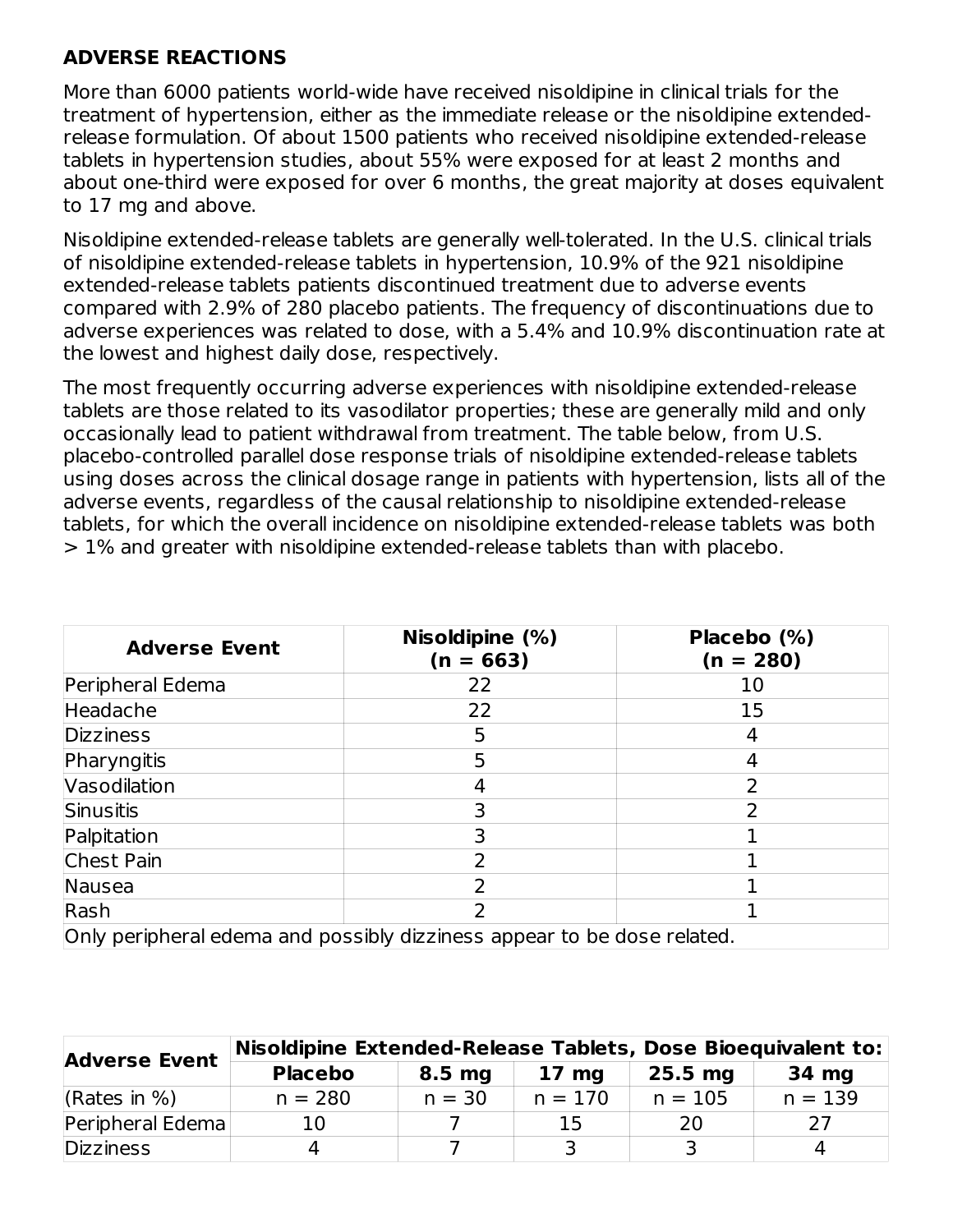The common adverse events occurred at about the same rate in men as in women, and at a similar rate in patients over age 65 as in those under that age, except that headache was much less common in older patients. Except for peripheral edema and vasodilation, which were more common in whites, adverse event rates were similar in blacks and whites.

The following adverse events occurred in  $\leq 1\%$  of all patients treated for hypertension in U.S. and foreign clinical trials, or with unspecified incidence in other studies. Although a causal relationship of nisoldipine extended-release tablets to these events cannot be established, they are listed to alert the physician to a possible relationship with nisoldipine extended-release tablets treatment.

**Body as a Whole:** cellulitis, chills, facial edema, fever, flu syndrome, malaise

**Cardiovascular:** atrial fibrillation, cerebrovascular accident, congestive heart failure, first degree AV block, hypertension, hypotension, jugular venous distension, migraine, myocardial infarction, postural hypotension, ventricular extrasystoles, supraventricular tachycardia, syncope, systolic ejection murmur, T wave abnormalities on ECG (flattening, inversion, nonspecific changes), venous insufficiency

**Digestive:** abnormal liver function tests, anorexia, colitis, diarrhea, dry mouth, dyspepsia, dysphagia, flatulence, gastritis, gastrointestinal hemorrhage, gingival hyperplasia, glossitis, hepatomegaly, increased appetite, melena, mouth ulceration

**Endocrine:** diabetes mellitus, thyroiditis

**Hemic and Lymphatic:** anemia, ecchymoses, leukopenia, petechiae

**Metabolic and Nutritional:** gout, hypokalemia, increased serum creatine kinase, increased nonprotein nitrogen, weight gain, weight loss

**Musculoskeletal:** arthralgia, arthritis, leg cramps, myalgia, myasthenia, myositis, tenosynovitis

**Nervous:** abnormal dreams, abnormal thinking and confusion, amnesia, anxiety, ataxia, cerebral ischemia, decreased libido, depression, hypesthesia, hypertonia, insomnia, nervousness, paresthesia, somnolence, tremor, vertigo

**Respiratory:** asthma, dyspnea, end inspiratory wheeze and fine rales, epistaxis, increased cough, laryngitis, pharyngitis, pleural effusion, rhinitis, sinusitis

**Skin and Appendages:** acne, alopecia, dry skin, exfoliative dermatitis, fungal dermatitis, herpes simplex, herpes zoster, maculopapular rash, pruritus, pustular rash, skin discoloration, skin ulcer, sweating, urticaria

**Special Senses:** abnormal vision, amblyopia, blepharitis, conjunctivitis, ear pain, glaucoma, itchy eyes, keratoconjunctivitis, otitis media, retinal detachment, tinnitus, watery eyes, taste disturbance, temporary unilateral loss of vision, vitreous floater

**Urogenital:** dysuria, hematuria, impotence, nocturia, urinary frequency, increased BUN and serum creatinine, vaginal hemorrhage, vaginitis

The following postmarketing event has been reported very rarely in patients receiving nisoldipine extended-release tablets: systemic hypersensitivity reaction, which may include one or more of the following; angioedema, shortness of breath, tachycardia,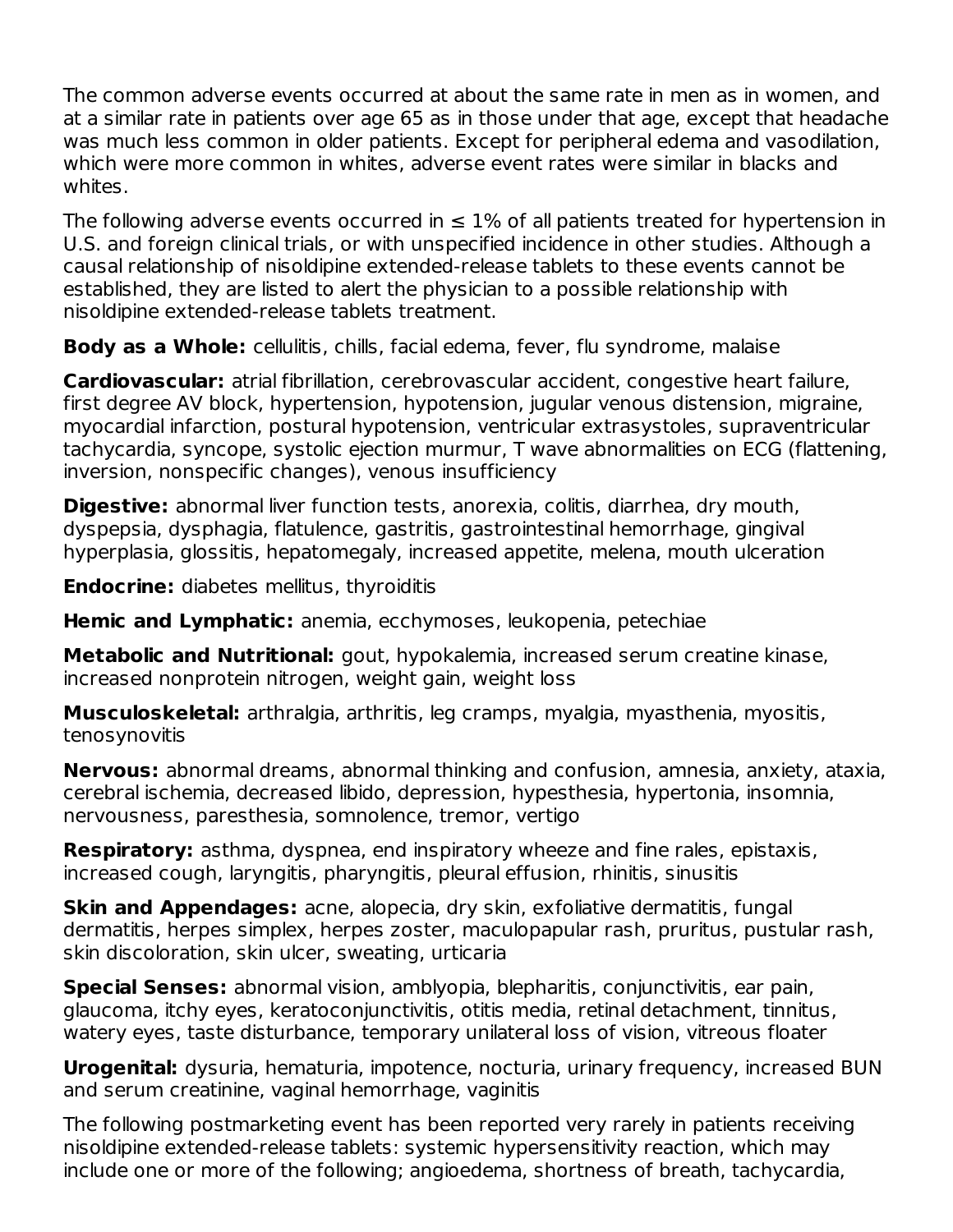chest tightness, hypotension, and rash. A definite causal relationship with nisoldipine extended-release tablets has not been established. An unusual event observed with immediate release nisoldipine but not observed with nisoldipine extended-release tablets was one case of photosensitivity. Gynecomastia has been associated with the use of calcium channel blockers.

## **OVERDOSAGE**

There is no experience with nisoldipine overdosage. Generally, overdosage with other dihydropyridines leading to pronounced hypotension calls for active cardiovascular support including monitoring of cardiovascular and respiratory function, elevation of extremities, judicious use of calcium infusion, pressor agents and fluids. Clearance of nisoldipine would be expected to be slowed in patients with impaired liver function. Since nisoldipine is highly protein bound, dialysis is not likely to be of any benefit; however, plasmapheresis may be beneficial.

## **DOSAGE AND ADMINISTRATION**

The dosage of nisoldipine extended-release tablets must be adjusted to each patient's needs. Therapy usually should be initiated with 17 mg orally once daily, then increased by 8.5 mg per week or longer intervals, to attain adequate control of blood pressure. Usual maintenance dosage is 17 mg to 34 mg once daily. Blood pressure response increases over the 8.5 mg to 34 mg daily dose range but adverse event rates also increase. Doses beyond 34 mg once daily are not recommended. Nisoldipine extendedrelease tablets have been used safely with diuretics, ACE inhibitors, and beta-blocking agents. Patients over age 65, or patients with impaired liver function, are expected to develop higher plasma concentrations of nisoldipine. Their blood pressure should be monitored closely during any dosage adjustment. A starting dose not exceeding 8.5 mg daily is recommended in these patient groups. Nisoldipine extended-release tablets should be administered orally once daily. Nisoldipine extended-release tablets should be taken on an empty stomach (1 hour before or 2 hours after a meal). Grapefruit products should be avoided before and after dosing. Nisoldipine extended-release tablets are an extended release dosage form and tablets should be swallowed whole, not bitten, divided or crushed.

### **HOW SUPPLIED**

Nisoldipine Extended-Release Tablets are available containing 8.5 mg, 17 mg, 25.5 mg or 34 mg of nisoldipine.

The 8.5 mg tablets are beige, film-coated, round, unscored tablets debossed with **M** on one side of the tablet and **NE** over **8** on the other side. They are available as follows:

NDC 0378-2096-01 bottles of 100 tablets

The 17 mg tablets are yellow, film-coated, round, unscored tablets debossed with **M** on one side of the tablet and **NE** over **17** on the other side. They are available as follows:

NDC 0378-2097-01 bottles of 100 tablets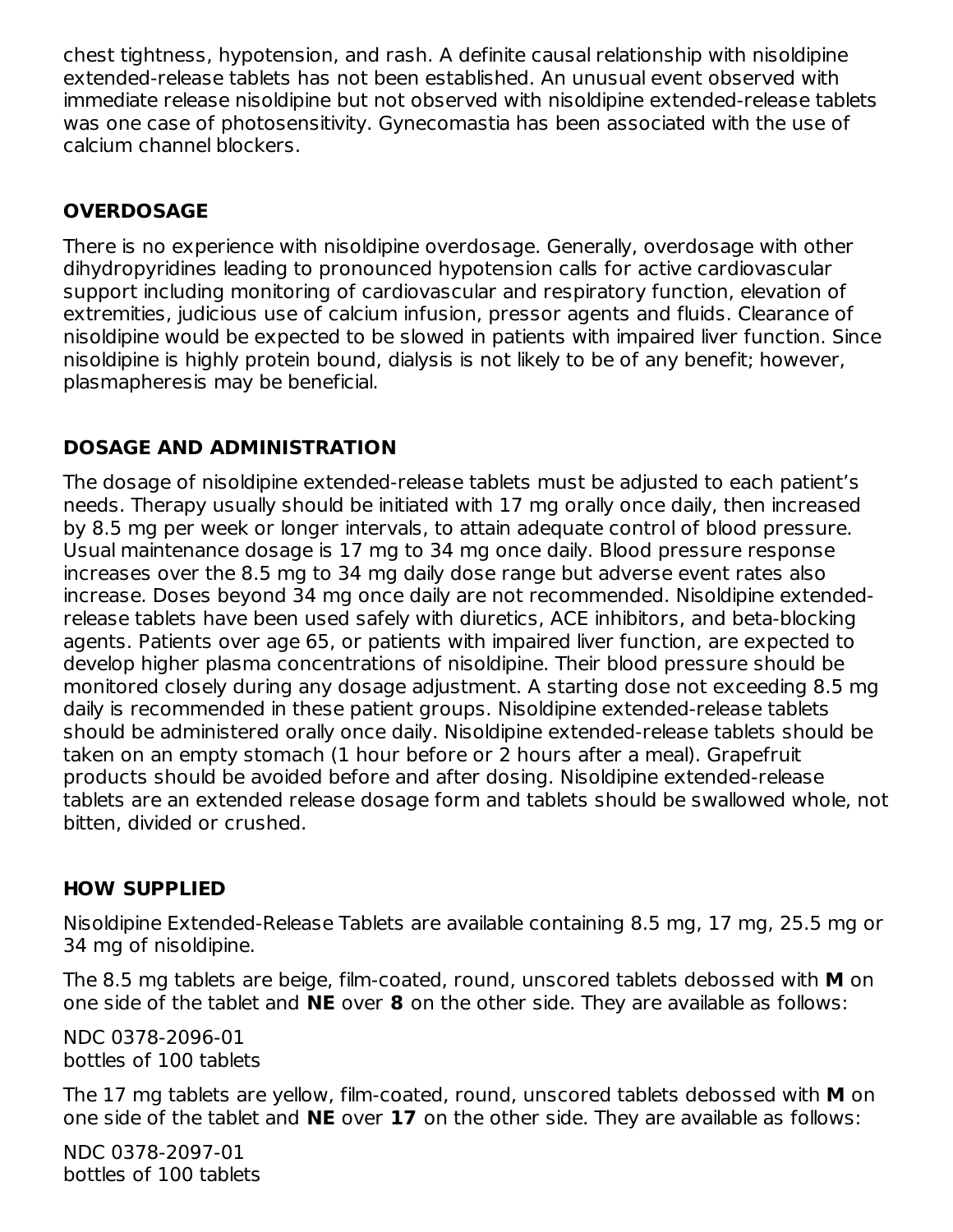The 25.5 mg tablets are light orange, film-coated, round, unscored tablets debossed with **M** on one side of the tablet and **NE** over **25** on the other side. They are available as follows:

NDC 0378-2098-01 bottles of 100 tablets

The 34 mg tablets are orange, film-coated, round, unscored tablets debossed with **M** on one side of the tablet and **NE** over **34** on the other side. They are available as follows:

NDC 0378-2099-01 bottles of 100 tablets

#### **Store at 20° to 25°C (68° to 77°F). [See USP Controlled Room Temperature.]**

#### **Protect from light and moisture.**

Dispense in a tight, light-resistant container as defined in the USP using a child-resistant closure.

#### **Mylan Pharmaceuticals Inc.**

Morgantown, WV 26505 U.S.A.

Revised: 6/2017 NISOER:R2

#### **PRINCIPAL DISPLAY PANEL - 8.5 mg**

**NDC 0378-2096-01**

**Nisoldipine Extended-Release Tablets 8.5 mg**

### **Rx only 100 Tablets**

Each film-coated tablet contains: Nisoldipine 8.5 mg

Dispense in a tight, light-resistant container as defined in the USP using a child-resistant closure.

Keep container tightly closed.

**Keep this and all medication out of the reach of children.**

**Store at 20° to 25°C (68° to 77°F). [See USP Controlled Room Temperature.]**

#### **Protect from light and moisture.**

**Usual Dosage:** See accompanying prescribing information.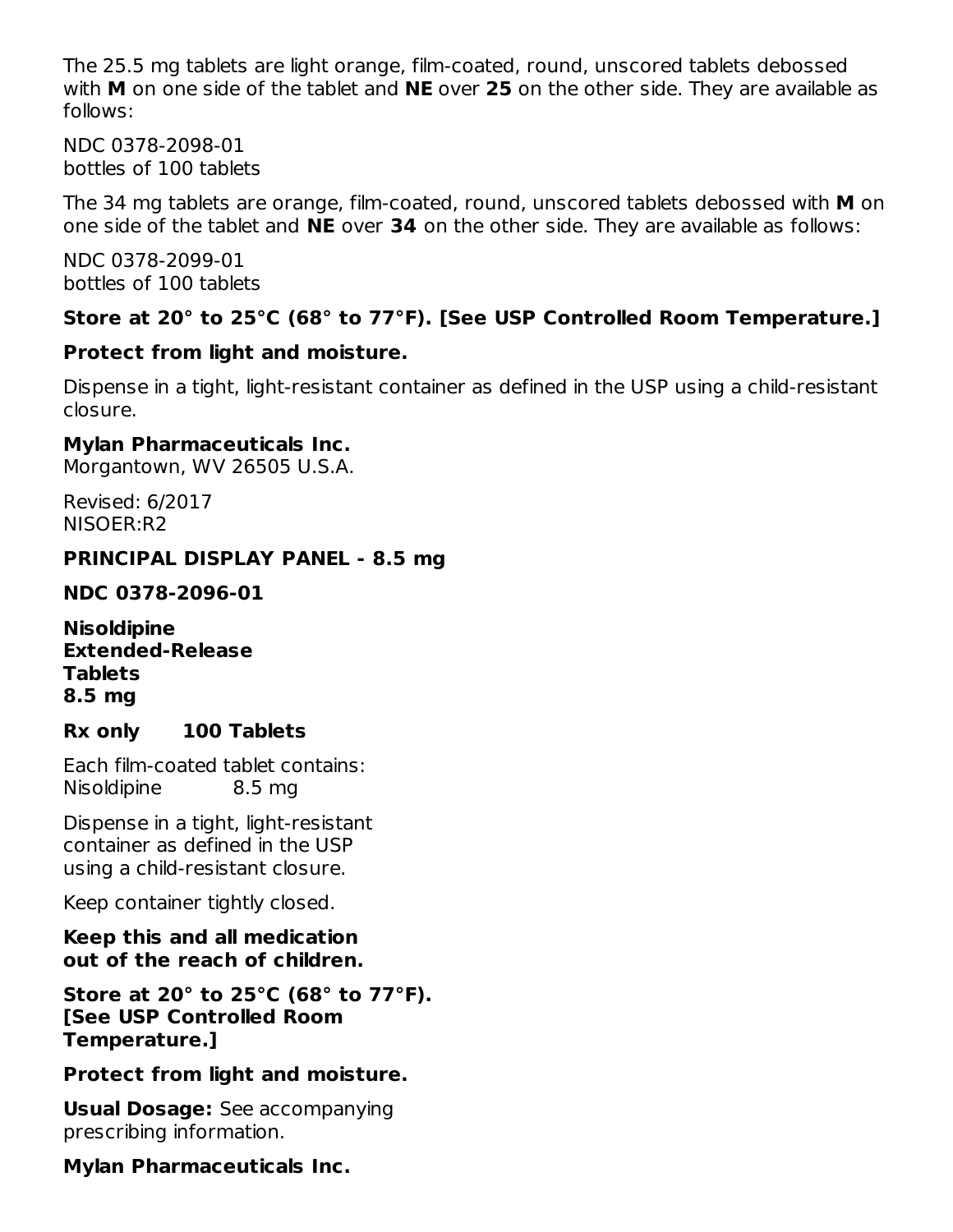**RM2096A3**



## **PRINCIPAL DISPLAY PANEL - 17 mg**

**NDC 0378-2097-01**

**Nisoldipine Extended-Release Tablets 17 mg**

### **Rx only 100 Tablets**

Each film-coated tablet contains: Nisoldipine 17 mg

Dispense in a tight, light-resistant container as defined in the USP using a child-resistant closure.

Keep container tightly closed.

**Keep this and all medication out of the reach of children.**

**Store at 20° to 25°C (68° to 77°F). [See USP Controlled Room Temperature.]**

#### **Protect from light and moisture.**

**Usual Dosage:** See accompanying prescribing information.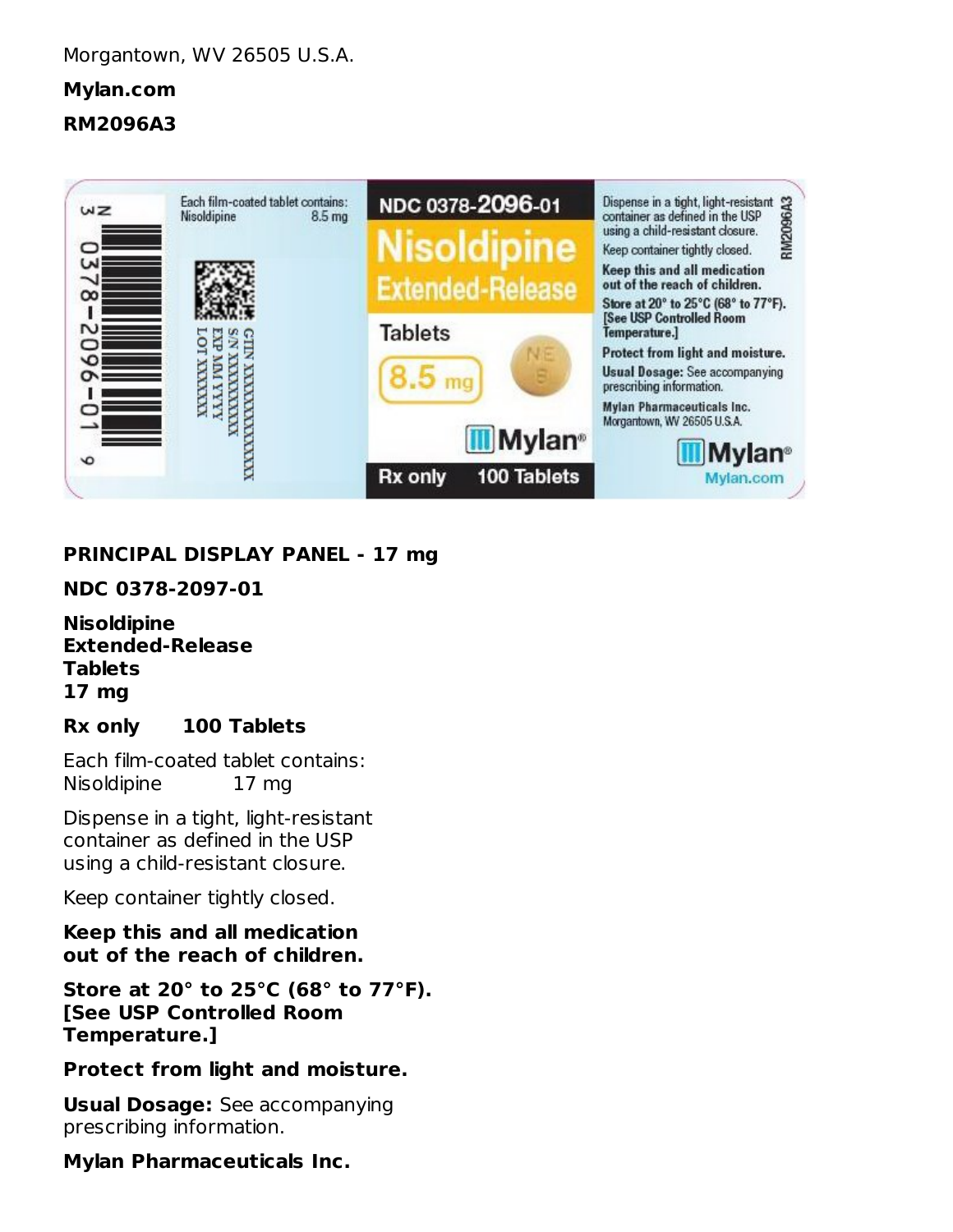**RM2097A4**



### **PRINCIPAL DISPLAY PANEL - 25.5 mg**

#### **NDC 0378-2098-01**

**Nisoldipine Extended-Release Tablets 25.5 mg**

### **Rx only 100 Tablets**

Each film-coated tablet contains: Nisoldipine 25.5 mg

Dispense in a tight, light-resistant container as defined in the USP using a child-resistant closure.

Keep container tightly closed.

**Keep this and all medication out of the reach of children.**

**Store at 20° to 25°C (68° to 77°F). [See USP Controlled Room Temperature.]**

### **Protect from light and moisture.**

**Usual Dosage:** See accompanying prescribing information.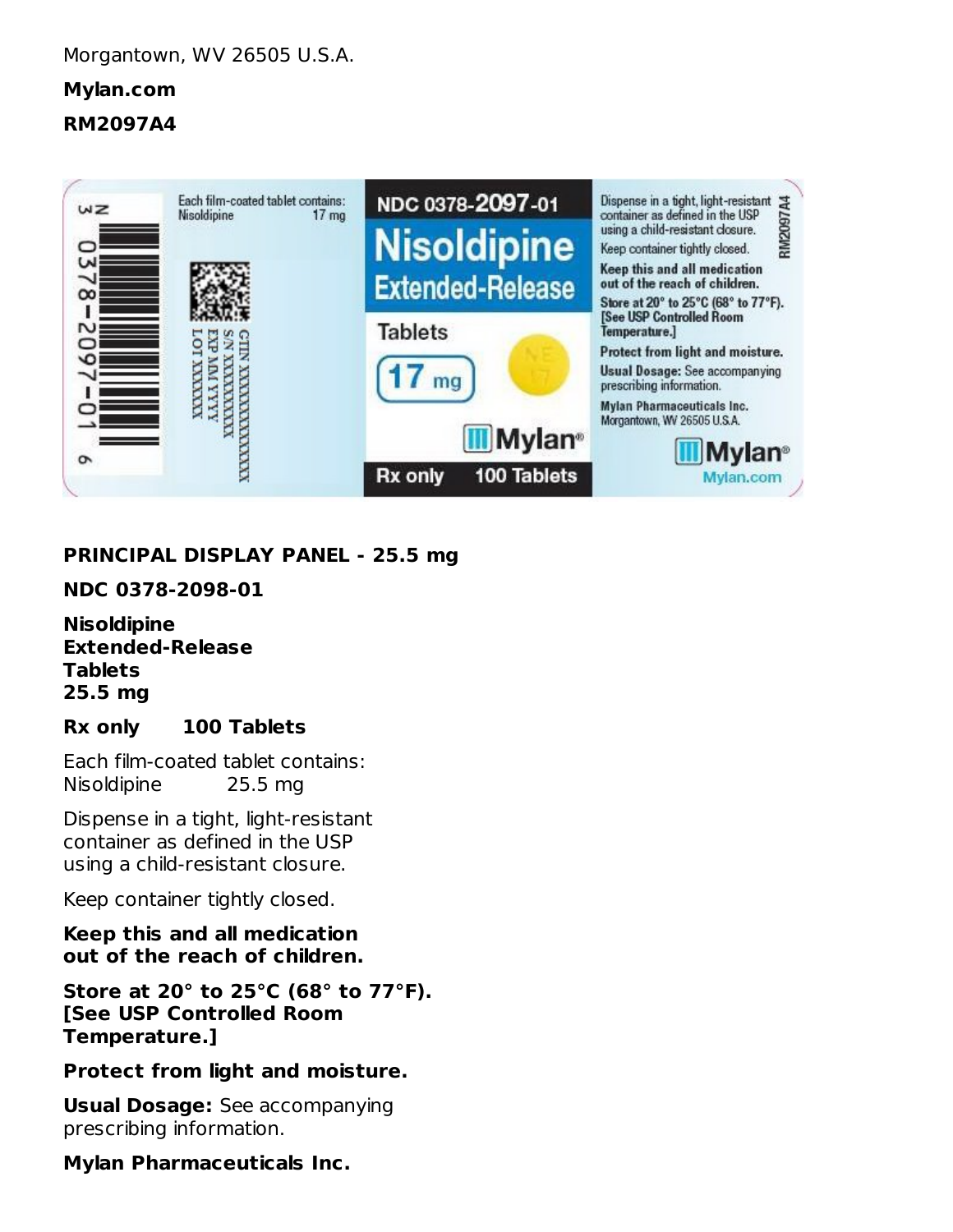**RM2098A3**



## **PRINCIPAL DISPLAY PANEL - 34 mg**

**NDC 0378-2099-01**

**Nisoldipine Extended-Release Tablets 34 mg**

### **Rx only 100 Tablets**

Each film-coated tablet contains: Nisoldipine 34 mg

Dispense in a tight, light-resistant container as defined in the USP using a child-resistant closure.

Keep container tightly closed.

**Keep this and all medication out of the reach of children.**

**Store at 20° to 25°C (68° to 77°F). [See USP Controlled Room Temperature.]**

#### **Protect from light and moisture.**

**Usual Dosage:** See accompanying prescribing information.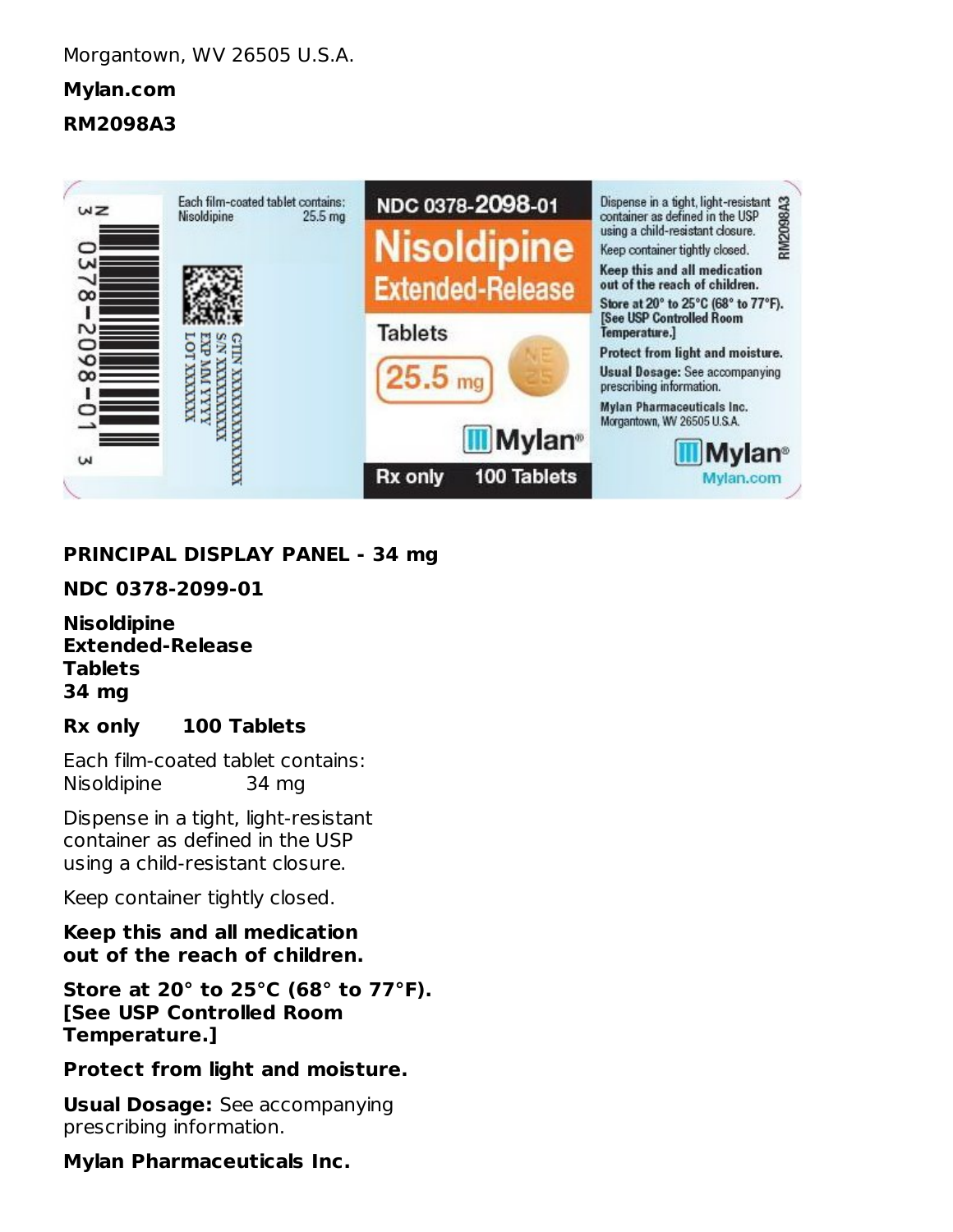**RM2099A3**



| <b>NISOLDIPINE</b>                                             |                                    |  |                           |  |                 |  |  |  |
|----------------------------------------------------------------|------------------------------------|--|---------------------------|--|-----------------|--|--|--|
| nisoldipine tablet, film coated, extended release              |                                    |  |                           |  |                 |  |  |  |
|                                                                |                                    |  |                           |  |                 |  |  |  |
| <b>Product Information</b>                                     |                                    |  |                           |  |                 |  |  |  |
| <b>Product Type</b>                                            | HUMAN PRESCRIPTION DRUG            |  | <b>Item Code (Source)</b> |  | NDC:0378-2096   |  |  |  |
| <b>Route of Administration</b>                                 | ORAI                               |  |                           |  |                 |  |  |  |
|                                                                |                                    |  |                           |  |                 |  |  |  |
|                                                                |                                    |  |                           |  |                 |  |  |  |
| <b>Active Ingredient/Active Moiety</b>                         |                                    |  |                           |  |                 |  |  |  |
|                                                                | <b>Ingredient Name</b>             |  | <b>Basis of Strength</b>  |  | <b>Strength</b> |  |  |  |
| NISOLDIPINE (UNII: 418HAB65SZ) (NISOLDIPINE - UNII:418HAB65SZ) |                                    |  | <b>NISOLDIPINE</b>        |  | 8.5 mg          |  |  |  |
|                                                                |                                    |  |                           |  |                 |  |  |  |
|                                                                |                                    |  |                           |  |                 |  |  |  |
| <b>Inactive Ingredients</b>                                    |                                    |  |                           |  |                 |  |  |  |
|                                                                | <b>Ingredient Name</b>             |  |                           |  | <b>Strength</b> |  |  |  |
| <b>SILICON DIOXIDE (UNII: ETJ7Z6XBU4)</b>                      |                                    |  |                           |  |                 |  |  |  |
| HYDROXYPROPYL CELLULOSE, UNSPECIFIED (UNII: 9XZ8H6N6OH)        |                                    |  |                           |  |                 |  |  |  |
| HYPROMELLOSE, UNSPECIFIED (UNII: 3NXW29V3WO)                   |                                    |  |                           |  |                 |  |  |  |
| LACTOSE MONOHYDRATE (UNII: EWQ57Q8I5X)                         |                                    |  |                           |  |                 |  |  |  |
| MAGNESIUM STEARATE (UNII: 70097M6I30)                          |                                    |  |                           |  |                 |  |  |  |
| SODIUM LAURYL SULFATE (UNII: 368GB5141J)                       |                                    |  |                           |  |                 |  |  |  |
|                                                                | FD&C BLUE NO. 2 (UNII: L06K8R7DQK) |  |                           |  |                 |  |  |  |
| FD&C YELLOW NO. 6 (UNII: H77VEI93A8)                           |                                    |  |                           |  |                 |  |  |  |
| POLYDEXTROSE (UNII: VH2XOU12IE)                                |                                    |  |                           |  |                 |  |  |  |
| POLYETHYLENE GLYCOL, UNSPECIFIED (UNII: 3WQ0SDWIA)             |                                    |  |                           |  |                 |  |  |  |
| TITANIUM DIOXIDE (UNII: 15FIX9V2JP)                            |                                    |  |                           |  |                 |  |  |  |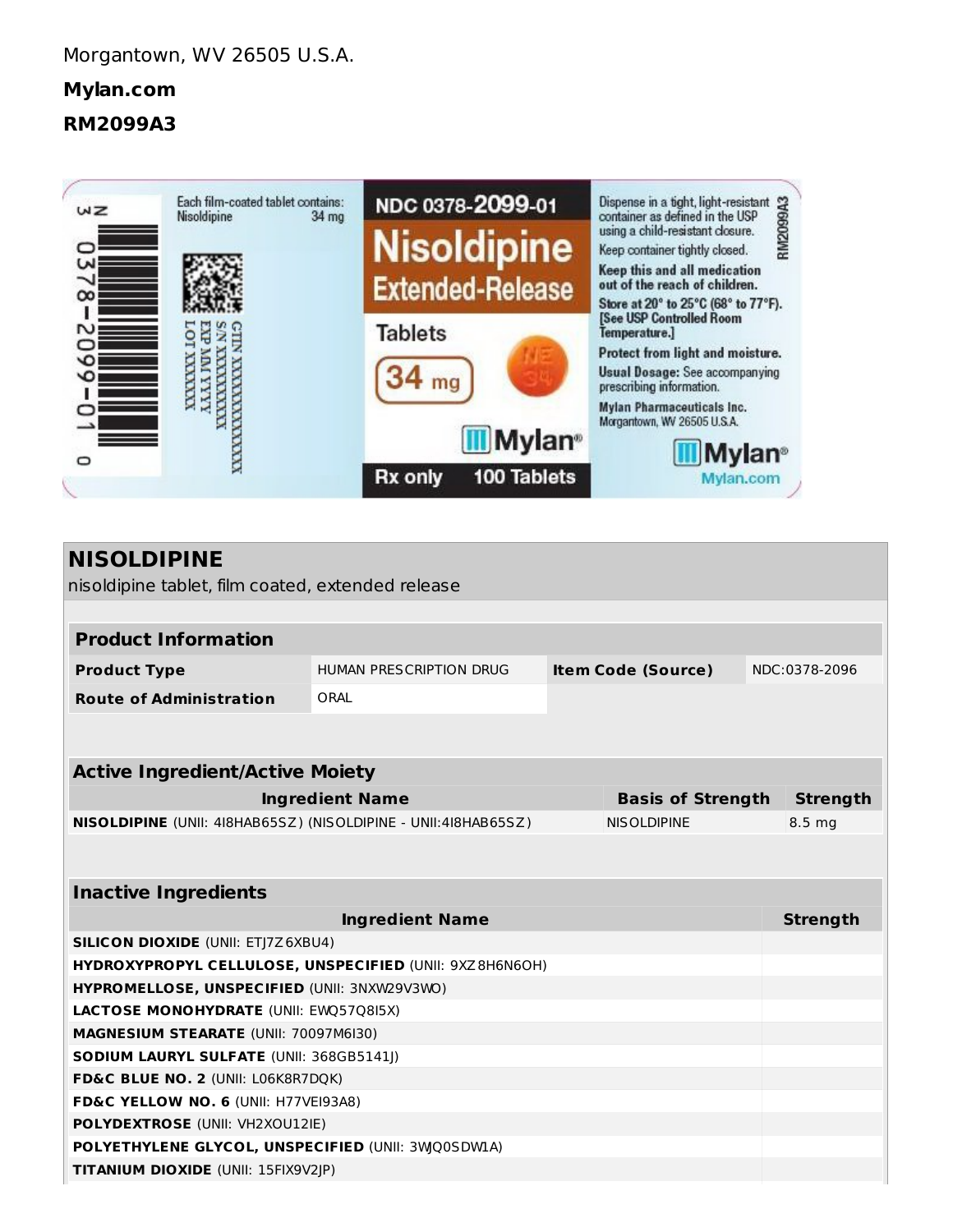|              | <b>TRIACETIN (UNII: XHX3C3X673)</b>    |  |                                                                       |                     |                                       |                                     |  |  |  |
|--------------|----------------------------------------|--|-----------------------------------------------------------------------|---------------------|---------------------------------------|-------------------------------------|--|--|--|
|              |                                        |  |                                                                       |                     |                                       |                                     |  |  |  |
|              | <b>Product Characteristics</b>         |  |                                                                       |                     |                                       |                                     |  |  |  |
|              | BROWN (beige)<br>Color<br><b>Score</b> |  |                                                                       | no score            |                                       |                                     |  |  |  |
|              | <b>Shape</b>                           |  | <b>ROUND</b>                                                          | <b>Size</b>         |                                       | 10 <sub>mm</sub>                    |  |  |  |
|              | <b>Flavor</b>                          |  |                                                                       | <b>Imprint Code</b> |                                       | M;NE;8                              |  |  |  |
|              | <b>Contains</b>                        |  |                                                                       |                     |                                       |                                     |  |  |  |
|              |                                        |  |                                                                       |                     |                                       |                                     |  |  |  |
|              | <b>Packaging</b>                       |  |                                                                       |                     |                                       |                                     |  |  |  |
| #            | <b>Item Code</b>                       |  | <b>Package Description</b>                                            |                     | <b>Marketing Start</b><br><b>Date</b> | <b>Marketing End</b><br><b>Date</b> |  |  |  |
| $\mathbf{1}$ | NDC:0378-<br>2096-01                   |  | 100 in 1 BOTTLE, PLASTIC; Type 0: Not a<br><b>Combination Product</b> |                     | 01/28/2011                            | 01/31/2030                          |  |  |  |
|              |                                        |  |                                                                       |                     |                                       |                                     |  |  |  |
|              |                                        |  |                                                                       |                     |                                       |                                     |  |  |  |
|              | <b>Marketing Information</b>           |  |                                                                       |                     |                                       |                                     |  |  |  |
|              | <b>Marketing</b><br>Category           |  | <b>Application Number or Monograph</b><br><b>Citation</b>             |                     | <b>Marketing Start</b><br><b>Date</b> | <b>Marketing End</b><br>Date        |  |  |  |
| <b>ANDA</b>  |                                        |  | ANDA091001                                                            |                     | 01/28/2011                            | 01/31/2030                          |  |  |  |
|              |                                        |  |                                                                       |                     |                                       |                                     |  |  |  |

| <b>NISOLDIPINE</b>                                             |                                                         |  |                           |  |                  |
|----------------------------------------------------------------|---------------------------------------------------------|--|---------------------------|--|------------------|
| nisoldipine tablet, film coated, extended release              |                                                         |  |                           |  |                  |
|                                                                |                                                         |  |                           |  |                  |
| <b>Product Information</b>                                     |                                                         |  |                           |  |                  |
| <b>Product Type</b>                                            | <b>HUMAN PRESCRIPTION DRUG</b>                          |  | <b>Item Code (Source)</b> |  | NDC:0378-2097    |
| <b>Route of Administration</b>                                 | ORAL                                                    |  |                           |  |                  |
|                                                                |                                                         |  |                           |  |                  |
|                                                                |                                                         |  |                           |  |                  |
| <b>Active Ingredient/Active Moiety</b>                         |                                                         |  |                           |  |                  |
|                                                                | <b>Ingredient Name</b>                                  |  | <b>Basis of Strength</b>  |  | <b>Strength</b>  |
| NISOLDIPINE (UNII: 418HAB65SZ) (NISOLDIPINE - UNII:418HAB65SZ) |                                                         |  | <b>NISOLDIPINE</b>        |  | 17 <sub>mg</sub> |
|                                                                |                                                         |  |                           |  |                  |
| <b>Inactive Ingredients</b>                                    |                                                         |  |                           |  |                  |
|                                                                | <b>Ingredient Name</b>                                  |  |                           |  | <b>Strength</b>  |
| <b>SILICON DIOXIDE (UNII: ETJ7Z6XBU4)</b>                      |                                                         |  |                           |  |                  |
|                                                                | HYDROXYPROPYL CELLULOSE, UNSPECIFIED (UNII: 9XZ8H6N6OH) |  |                           |  |                  |
| HYPROMELLOSE, UNSPECIFIED (UNII: 3NXW29V3WO)                   |                                                         |  |                           |  |                  |
| <b>LACTOSE MONOHYDRATE (UNII: EWQ57Q8I5X)</b>                  |                                                         |  |                           |  |                  |
| MAGNESIUM STEARATE (UNII: 70097M6I30)                          |                                                         |  |                           |  |                  |
| SODIUM LAURYL SULFATE (UNII: 368GB5141J)                       |                                                         |  |                           |  |                  |
| D&C YELLOW NO. 10 (UNII: 35SW5USQ3G)                           |                                                         |  |                           |  |                  |
| FD&C BLUE NO. 2 (UNII: L06K8R7DQK)                             |                                                         |  |                           |  |                  |
| FD&C YELLOW NO. 6 (UNII: H77VEI93A8)                           |                                                         |  |                           |  |                  |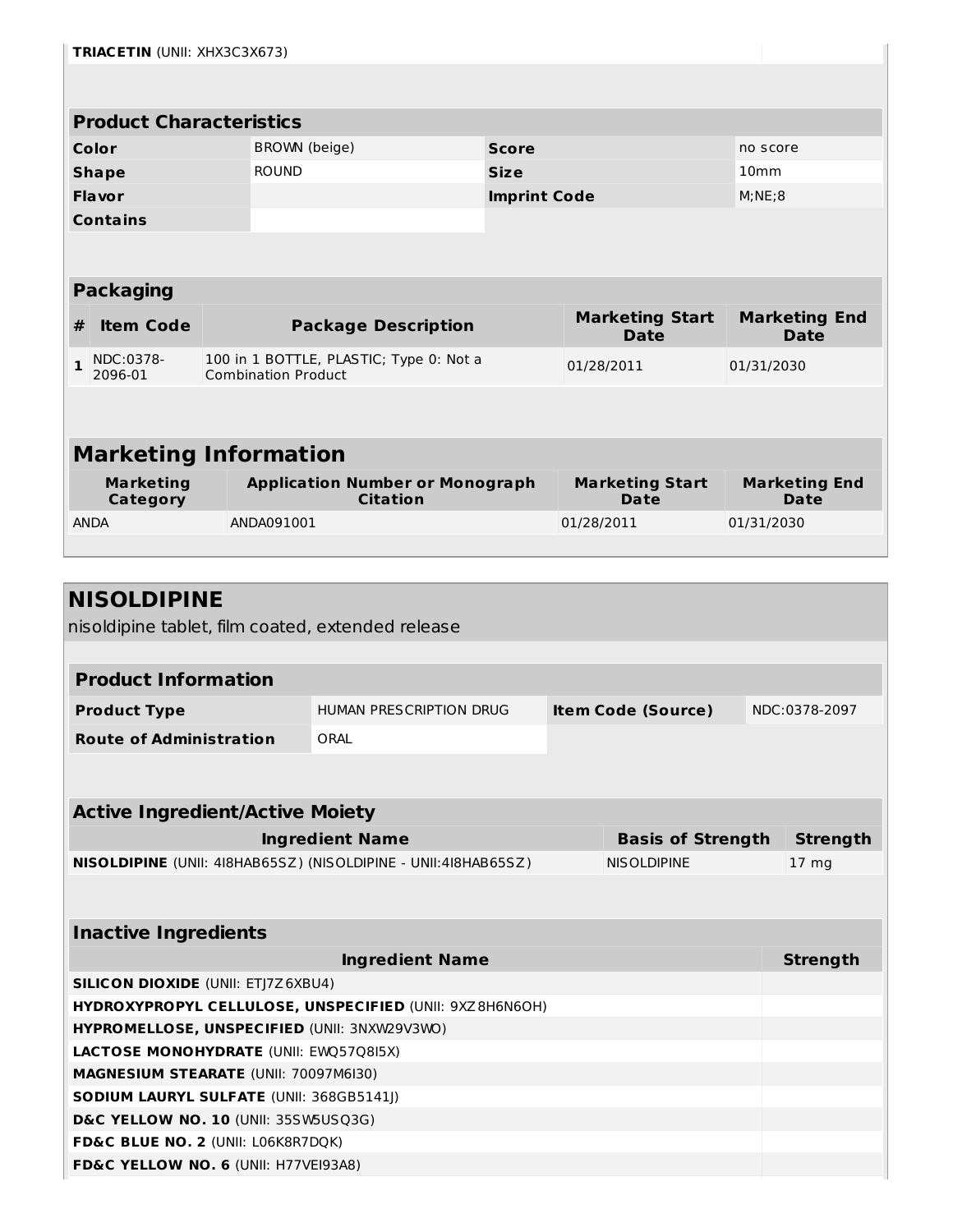|                                | <b>POLYDEXTROSE (UNII: VH2XOU12IE)</b>             |            |                                                                       |                                                           |                                       |                                     |  |  |  |  |
|--------------------------------|----------------------------------------------------|------------|-----------------------------------------------------------------------|-----------------------------------------------------------|---------------------------------------|-------------------------------------|--|--|--|--|
|                                | POLYETHYLENE GLYCOL, UNSPECIFIED (UNII: 3WQ0SDWLA) |            |                                                                       |                                                           |                                       |                                     |  |  |  |  |
|                                | TITANIUM DIOXIDE (UNII: 15FIX9V2JP)                |            |                                                                       |                                                           |                                       |                                     |  |  |  |  |
|                                | TRIACETIN (UNII: XHX3C3X673)                       |            |                                                                       |                                                           |                                       |                                     |  |  |  |  |
|                                |                                                    |            |                                                                       |                                                           |                                       |                                     |  |  |  |  |
| <b>Product Characteristics</b> |                                                    |            |                                                                       |                                                           |                                       |                                     |  |  |  |  |
|                                |                                                    |            |                                                                       |                                                           |                                       |                                     |  |  |  |  |
|                                | Color                                              |            | <b>YELLOW</b>                                                         | <b>Score</b>                                              |                                       | no score                            |  |  |  |  |
|                                | <b>Shape</b>                                       |            | <b>ROUND</b>                                                          | <b>Size</b>                                               |                                       | 10 <sub>mm</sub>                    |  |  |  |  |
|                                | <b>Flavor</b>                                      |            |                                                                       | <b>Imprint Code</b>                                       |                                       | M; NE; 17                           |  |  |  |  |
|                                | <b>Contains</b>                                    |            |                                                                       |                                                           |                                       |                                     |  |  |  |  |
|                                |                                                    |            |                                                                       |                                                           |                                       |                                     |  |  |  |  |
|                                | <b>Packaging</b>                                   |            |                                                                       |                                                           |                                       |                                     |  |  |  |  |
| #                              | <b>Item Code</b>                                   |            | <b>Package Description</b>                                            |                                                           | <b>Marketing Start</b><br><b>Date</b> | <b>Marketing End</b><br><b>Date</b> |  |  |  |  |
| $\mathbf{1}$                   | NDC:0378-<br>2097-01                               |            | 100 in 1 BOTTLE, PLASTIC; Type 0: Not a<br><b>Combination Product</b> |                                                           | 01/28/2011                            | 01/31/2030                          |  |  |  |  |
|                                |                                                    |            |                                                                       |                                                           |                                       |                                     |  |  |  |  |
|                                | <b>Marketing Information</b>                       |            |                                                                       |                                                           |                                       |                                     |  |  |  |  |
|                                | <b>Marketing</b><br>Category                       |            |                                                                       | <b>Application Number or Monograph</b><br><b>Citation</b> | <b>Marketing Start</b><br>Date        | <b>Marketing End</b><br>Date        |  |  |  |  |
| <b>ANDA</b>                    |                                                    | ANDA091001 |                                                                       |                                                           | 01/28/2011                            | 01/31/2030                          |  |  |  |  |
|                                |                                                    |            |                                                                       |                                                           |                                       |                                     |  |  |  |  |
|                                |                                                    |            |                                                                       |                                                           |                                       |                                     |  |  |  |  |
|                                | <b>NISOLDIPINE</b>                                 |            |                                                                       |                                                           |                                       |                                     |  |  |  |  |
|                                |                                                    |            | nisoldipine tablet, film coated, extended release                     |                                                           |                                       |                                     |  |  |  |  |
|                                |                                                    |            |                                                                       |                                                           |                                       |                                     |  |  |  |  |
|                                | <b>Product Information</b>                         |            |                                                                       |                                                           |                                       |                                     |  |  |  |  |
|                                |                                                    |            |                                                                       |                                                           |                                       |                                     |  |  |  |  |
|                                | <b>Product Type</b>                                |            |                                                                       | HUMAN PRESCRIPTION DRUG                                   | <b>Item Code (Source)</b>             | NDC:0378-2098                       |  |  |  |  |

| <b>Active Ingredient/Active Moiety</b>                                |                          |                    |  |  |  |  |  |
|-----------------------------------------------------------------------|--------------------------|--------------------|--|--|--|--|--|
| <b>Ingredient Name</b>                                                | <b>Basis of Strength</b> | <b>Strength</b>    |  |  |  |  |  |
| <b>NISOLDIPINE</b> (UNII: 418HAB65SZ) (NISOLDIPINE - UNII:418HAB65SZ) | <b>NISOLDIPINE</b>       | 25.5 <sub>mg</sub> |  |  |  |  |  |
|                                                                       |                          |                    |  |  |  |  |  |
| <b>Inactive Ingredients</b>                                           |                          |                    |  |  |  |  |  |
| <b>Ingredient Name</b>                                                |                          | <b>Strength</b>    |  |  |  |  |  |
| <b>SILICON DIOXIDE (UNII: ETI7Z6XBU4)</b>                             |                          |                    |  |  |  |  |  |
| <b>HYDROXYPROPYL CELLULOSE, UNSPECIFIED (UNII: 9XZ8H6N6OH)</b>        |                          |                    |  |  |  |  |  |
| <b>HYPROMELLOSE, UNSPECIFIED (UNII: 3NXW29V3WO)</b>                   |                          |                    |  |  |  |  |  |
| <b>LACTOSE MONOHYDRATE (UNII: EWQ57Q8I5X)</b>                         |                          |                    |  |  |  |  |  |
| <b>MAGNESIUM STEARATE (UNII: 70097M6I30)</b>                          |                          |                    |  |  |  |  |  |
| <b>SODIUM LAURYL SULFATE (UNII: 368GB5141I)</b>                       |                          |                    |  |  |  |  |  |

**Route of Administration** ORAL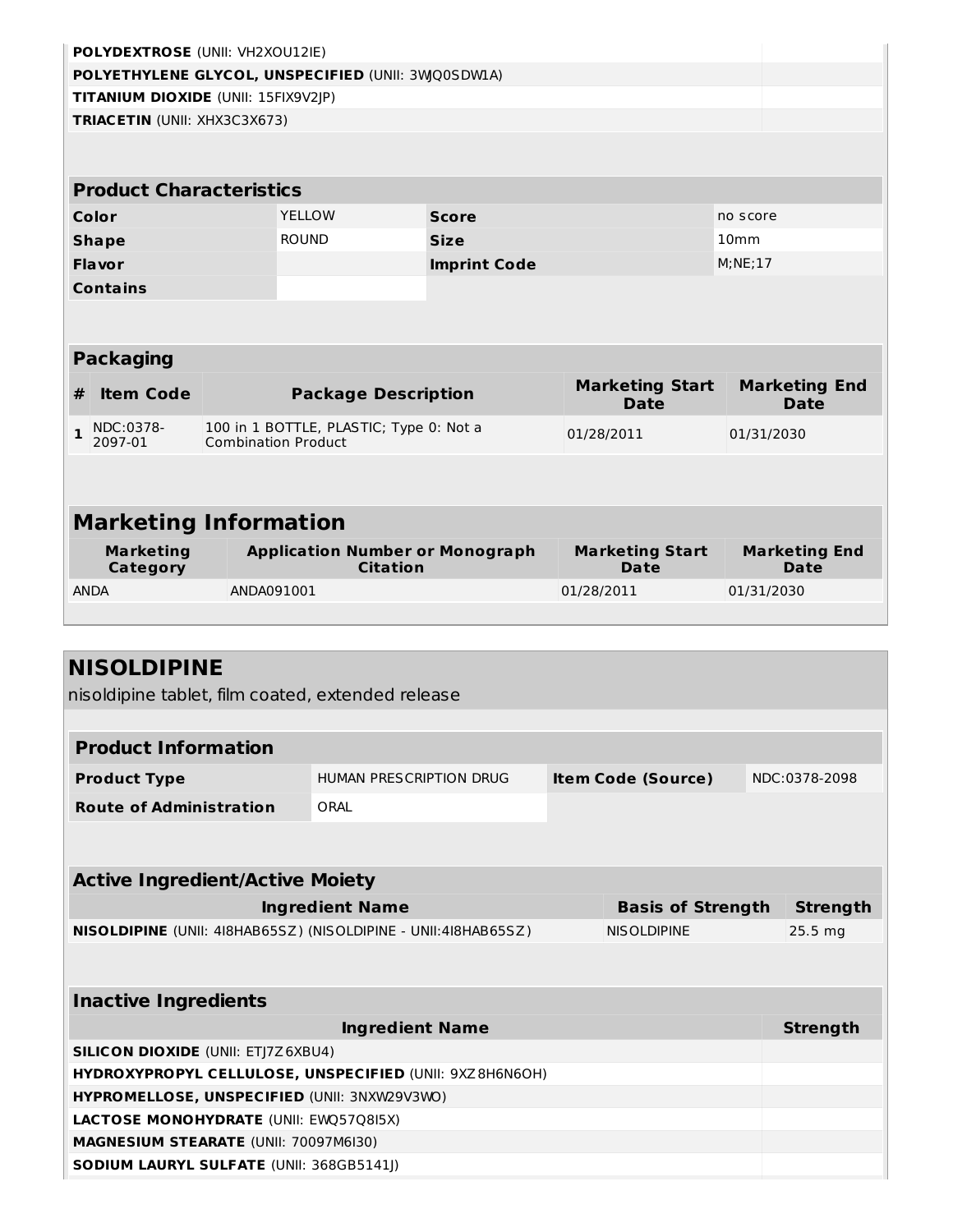|                  | POLYDEXTROSE (UNII: VH2XOU12IE)     |                                                                       |                     |                                       |                                     |  |  |  |  |  |
|------------------|-------------------------------------|-----------------------------------------------------------------------|---------------------|---------------------------------------|-------------------------------------|--|--|--|--|--|
|                  |                                     | POLYETHYLENE GLYCOL, UNSPECIFIED (UNII: 3WQ0SDW1A)                    |                     |                                       |                                     |  |  |  |  |  |
|                  |                                     | FERRIC OXIDE RED (UNII: 1K09F3G675)                                   |                     |                                       |                                     |  |  |  |  |  |
|                  | TITANIUM DIOXIDE (UNII: 15FIX9V2JP) |                                                                       |                     |                                       |                                     |  |  |  |  |  |
|                  | TRIACETIN (UNII: XHX3C3X673)        |                                                                       |                     |                                       |                                     |  |  |  |  |  |
|                  |                                     | <b>FERRIC OXIDE YELLOW (UNII: EX43802MRT)</b>                         |                     |                                       |                                     |  |  |  |  |  |
|                  |                                     |                                                                       |                     |                                       |                                     |  |  |  |  |  |
|                  |                                     |                                                                       |                     |                                       |                                     |  |  |  |  |  |
|                  | <b>Product Characteristics</b>      |                                                                       |                     |                                       |                                     |  |  |  |  |  |
|                  | Color                               | ORANGE (light orange)                                                 | <b>Score</b>        |                                       | no score                            |  |  |  |  |  |
|                  | <b>Shape</b>                        | <b>ROUND</b>                                                          | <b>Size</b>         |                                       | 10 <sub>mm</sub>                    |  |  |  |  |  |
|                  | <b>Flavor</b>                       |                                                                       | <b>Imprint Code</b> |                                       | M;NE;25                             |  |  |  |  |  |
|                  | <b>Contains</b>                     |                                                                       |                     |                                       |                                     |  |  |  |  |  |
|                  |                                     |                                                                       |                     |                                       |                                     |  |  |  |  |  |
|                  |                                     |                                                                       |                     |                                       |                                     |  |  |  |  |  |
| <b>Packaging</b> |                                     |                                                                       |                     |                                       |                                     |  |  |  |  |  |
|                  |                                     |                                                                       |                     |                                       |                                     |  |  |  |  |  |
| #                | <b>Item Code</b>                    | <b>Package Description</b>                                            |                     | <b>Marketing Start</b><br><b>Date</b> | <b>Marketing End</b><br><b>Date</b> |  |  |  |  |  |
| $\mathbf{1}$     | NDC:0378-<br>2098-01                | 100 in 1 BOTTLE, PLASTIC; Type 0: Not a<br><b>Combination Product</b> |                     | 01/28/2011                            | 01/31/2030                          |  |  |  |  |  |
|                  |                                     |                                                                       |                     |                                       |                                     |  |  |  |  |  |
|                  |                                     |                                                                       |                     |                                       |                                     |  |  |  |  |  |
|                  |                                     | <b>Marketing Information</b>                                          |                     |                                       |                                     |  |  |  |  |  |
|                  | <b>Marketing</b><br><b>Category</b> | <b>Application Number or Monograph</b><br><b>Citation</b>             |                     | <b>Marketing Start</b><br><b>Date</b> | <b>Marketing End</b><br><b>Date</b> |  |  |  |  |  |
| <b>ANDA</b>      |                                     | ANDA091001                                                            |                     | 01/28/2011                            | 01/31/2030                          |  |  |  |  |  |
|                  |                                     |                                                                       |                     |                                       |                                     |  |  |  |  |  |

| <b>NISOLDIPINE</b> |
|--------------------|
|--------------------|

nisoldipine tablet, film coated, extended release

| <b>Product Information</b>                                     |                         |                    |                           |       |                 |
|----------------------------------------------------------------|-------------------------|--------------------|---------------------------|-------|-----------------|
| <b>Product Type</b>                                            | HUMAN PRESCRIPTION DRUG |                    | <b>Item Code (Source)</b> |       | NDC:0378-2099   |
| <b>Route of Administration</b>                                 | ORAI                    |                    |                           |       |                 |
|                                                                |                         |                    |                           |       |                 |
| <b>Active Ingredient/Active Moiety</b>                         |                         |                    |                           |       |                 |
|                                                                |                         |                    |                           |       |                 |
| <b>Ingredient Name</b><br><b>Basis of Strength</b>             |                         |                    |                           |       | <b>Strength</b> |
| NISOLDIPINE (UNII: 418HAB65SZ) (NISOLDIPINE - UNII:418HAB65SZ) |                         | <b>NISOLDIPINE</b> |                           | 34 mg |                 |
|                                                                |                         |                    |                           |       |                 |
| <b>Inactive Ingredients</b>                                    |                         |                    |                           |       |                 |
|                                                                | <b>Ingredient Name</b>  |                    |                           |       | Strength        |
| <b>SILICON DIOXIDE (UNII: ETJ7Z6XBU4)</b>                      |                         |                    |                           |       |                 |
| HYDROXYPROPYL CELLULOSE, UNSPECIFIED (UNII: 9XZ8H6N6OH)        |                         |                    |                           |       |                 |
| HYPROMELLOSE, UNSPECIFIED (UNII: 3NXW29V3WO)                   |                         |                    |                           |       |                 |
| <b>LACTOSE MONOHYDRATE (UNII: EWQ57Q8I5X)</b>                  |                         |                    |                           |       |                 |